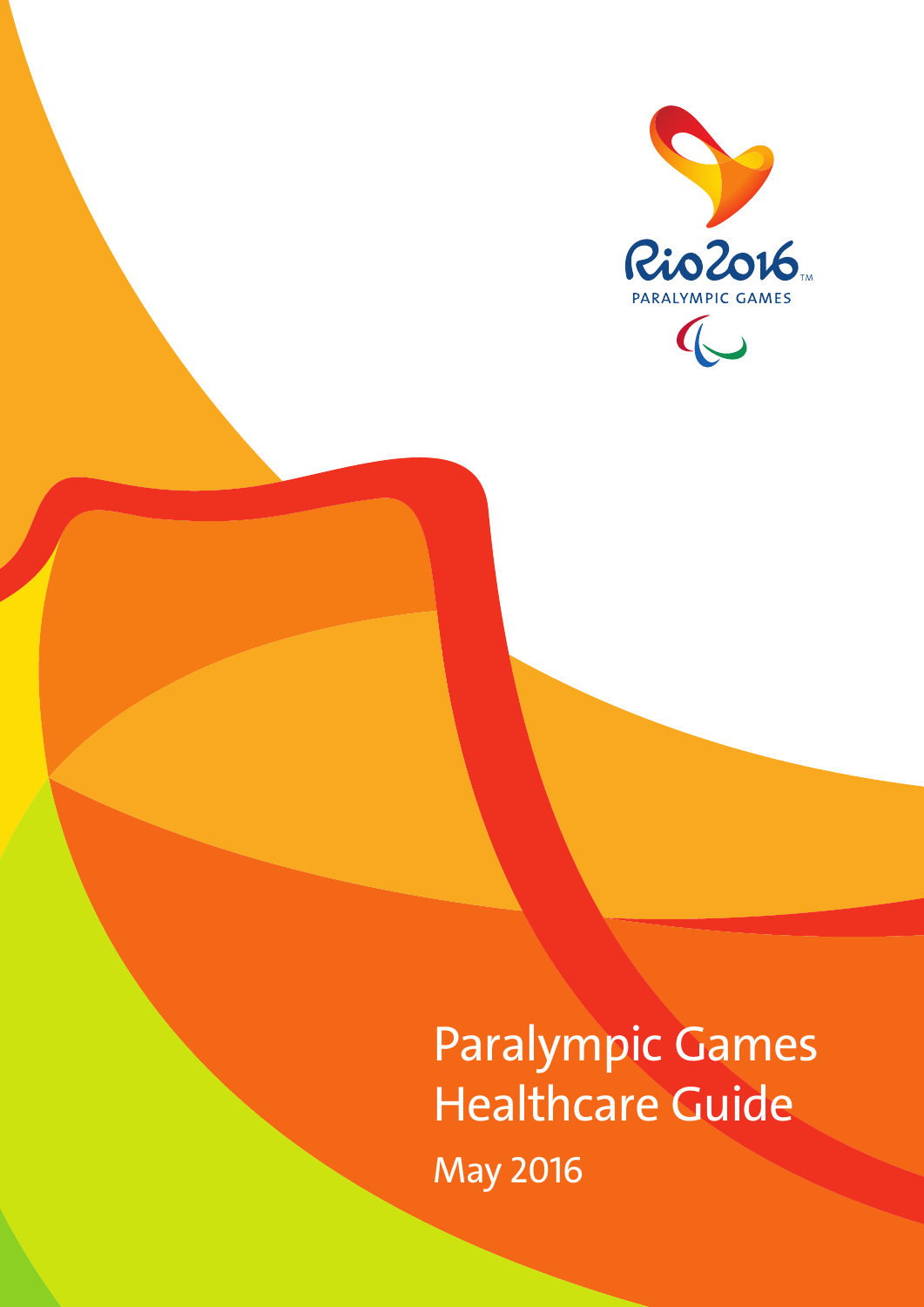### CONTENTS

|   | Medical Organisation for the                          |  |
|---|-------------------------------------------------------|--|
|   | 1.1                                                   |  |
|   | 1.2 Rio 2016 Medical Services Team  8                 |  |
|   | IPC medical policies and procedures  9                |  |
|   |                                                       |  |
|   | 2.2 IPC medical and scientific equipment policy 9     |  |
|   | 2.3 Autonomic Dysreflexia and Boosting 9              |  |
| 3 |                                                       |  |
|   |                                                       |  |
|   | 4.1 Registration of NPC Team Doctors  12              |  |
|   |                                                       |  |
|   |                                                       |  |
|   | 4.3 Clinical decision making on the Field of Play  13 |  |
|   |                                                       |  |
|   |                                                       |  |
|   | 5.1                                                   |  |
|   |                                                       |  |
|   | 5.1.2 Accompanied baggage                             |  |
|   |                                                       |  |
|   |                                                       |  |

### 2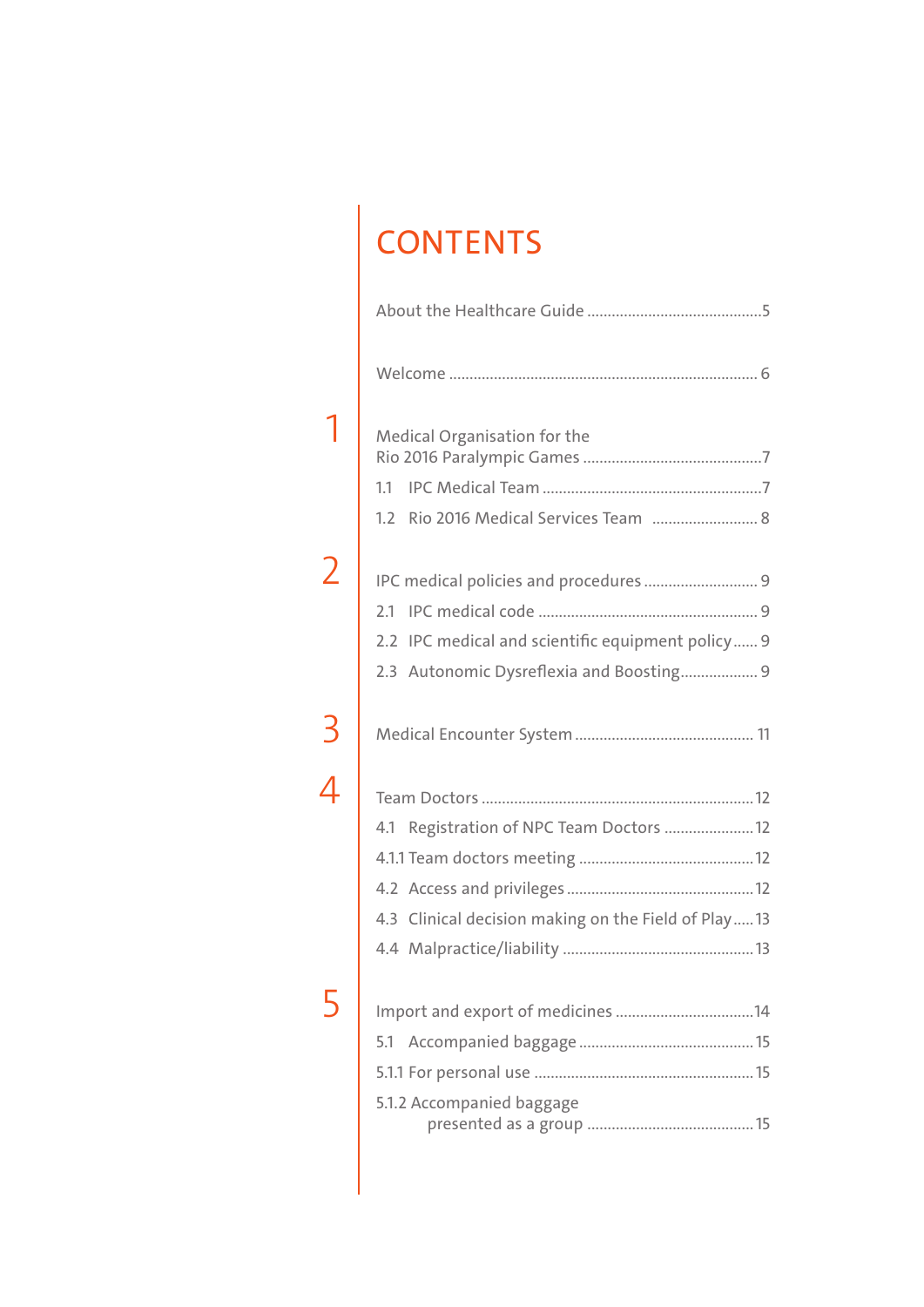| 5.3 | Transfer of medicines and medical<br>equipment from NOC to NPC 16                  |  |
|-----|------------------------------------------------------------------------------------|--|
|     |                                                                                    |  |
|     |                                                                                    |  |
|     |                                                                                    |  |
|     | 5.5 Distribution of medical materials to                                           |  |
|     |                                                                                    |  |
|     | Medical services in the Paralympic Village 19                                      |  |
| 7.1 |                                                                                    |  |
|     | 7.1.1 Rio 2016-provided furnishings 19                                             |  |
| 7.2 |                                                                                    |  |
| 7.3 |                                                                                    |  |
| 7.4 |                                                                                    |  |
| 7.5 |                                                                                    |  |
| 7.6 | Specialist on-call consultants/                                                    |  |
| 7.7 | Paralympic Village International Plaza  22                                         |  |
| 7.8 | Olympic Village mobile medical response  22                                        |  |
|     | Medical services at the competition venues  23                                     |  |
| 8.1 | Healthcare for athletes, team officials and                                        |  |
|     | 8.2 Healthcare for Paralympic family members  23                                   |  |
|     | 8.3 Healthcare for spectators, members of the<br>media, sponsors and workforce  24 |  |
|     |                                                                                    |  |

7 6

8

**9** [Medical services at Games-time training venues](#page-24-0) .... 25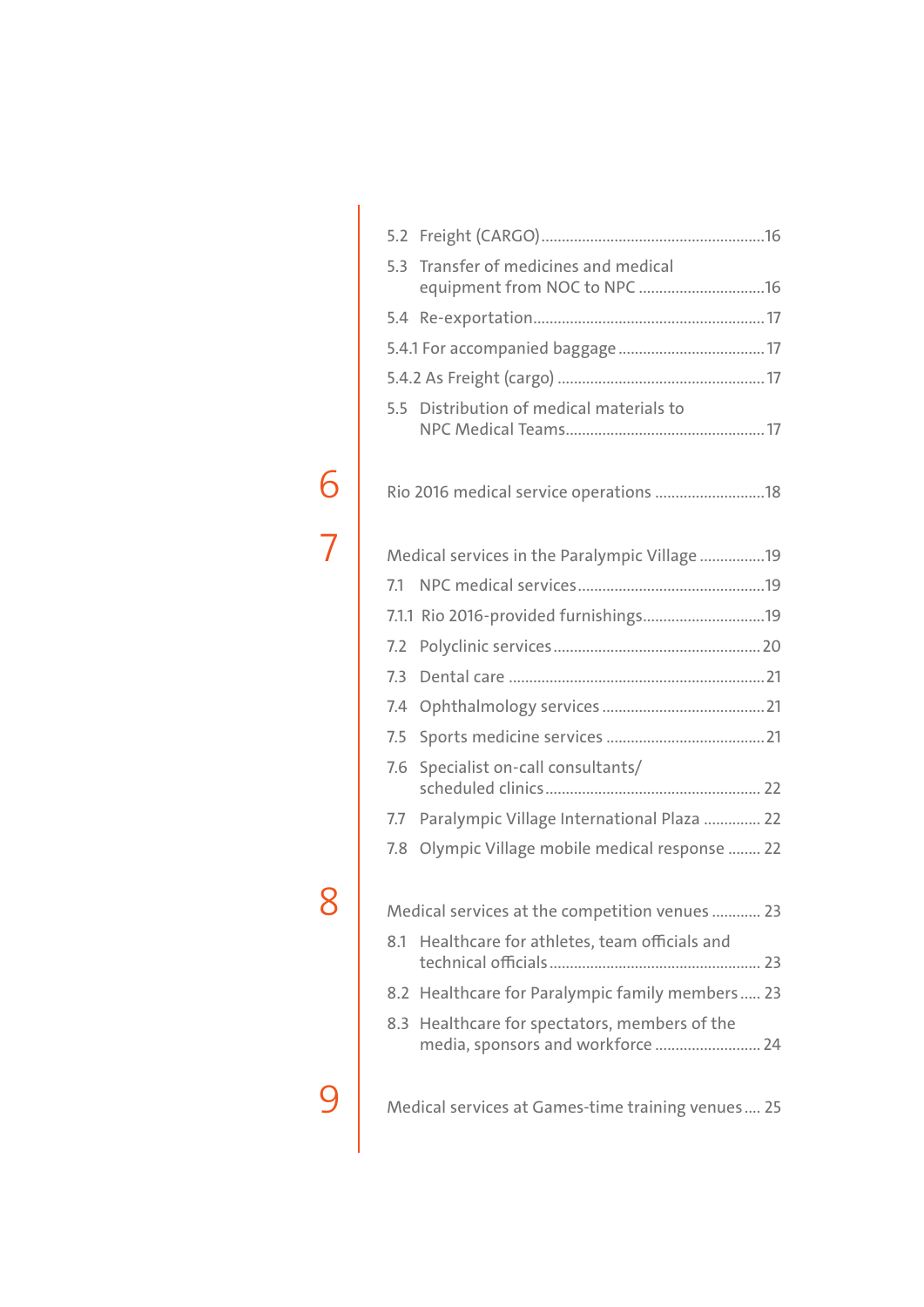| 11. |
|-----|
| 12  |
| 13  |
| 14  |

| Medical services at other non-competition venues 26 |  |
|-----------------------------------------------------|--|
| 10.1 Opening and closing ceremonies  26             |  |
| 10.2 Tom Jobim International Airport 26             |  |
|                                                     |  |
|                                                     |  |
| Designated Paralympic hospitals 28                  |  |
|                                                     |  |
|                                                     |  |
|                                                     |  |
|                                                     |  |
|                                                     |  |
|                                                     |  |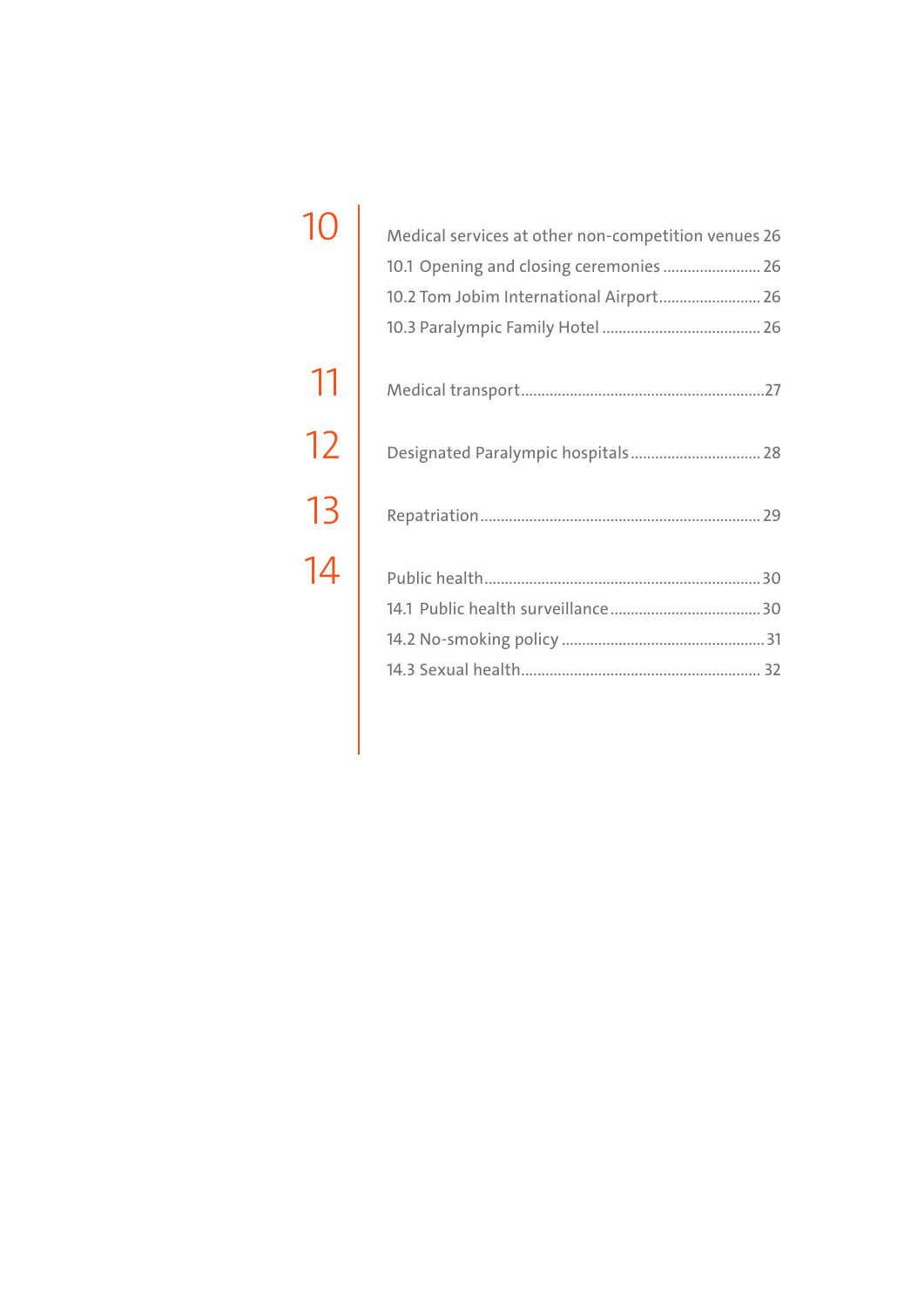#### <span id="page-4-0"></span>ABOUT THE HEALTHCARE GUIDE

All information contained in this Healthcare Guide is accurate at the time of publication in May 2016. Please note that some details may change between now and the Games.

All updates to this guide will be posted on the Rio Exchange, Rio 2016's secure extranet (<https://rioexchange.rio2016.com>), where they may be downloaded by NPCs.

Along with the Pharmacy Guide, this edition of the Healthcare Guide is initially being published in electronic format only. Printed versions of both guides will be distributed to NPC medical teams upon arrival at the Paralympic Village at Games time.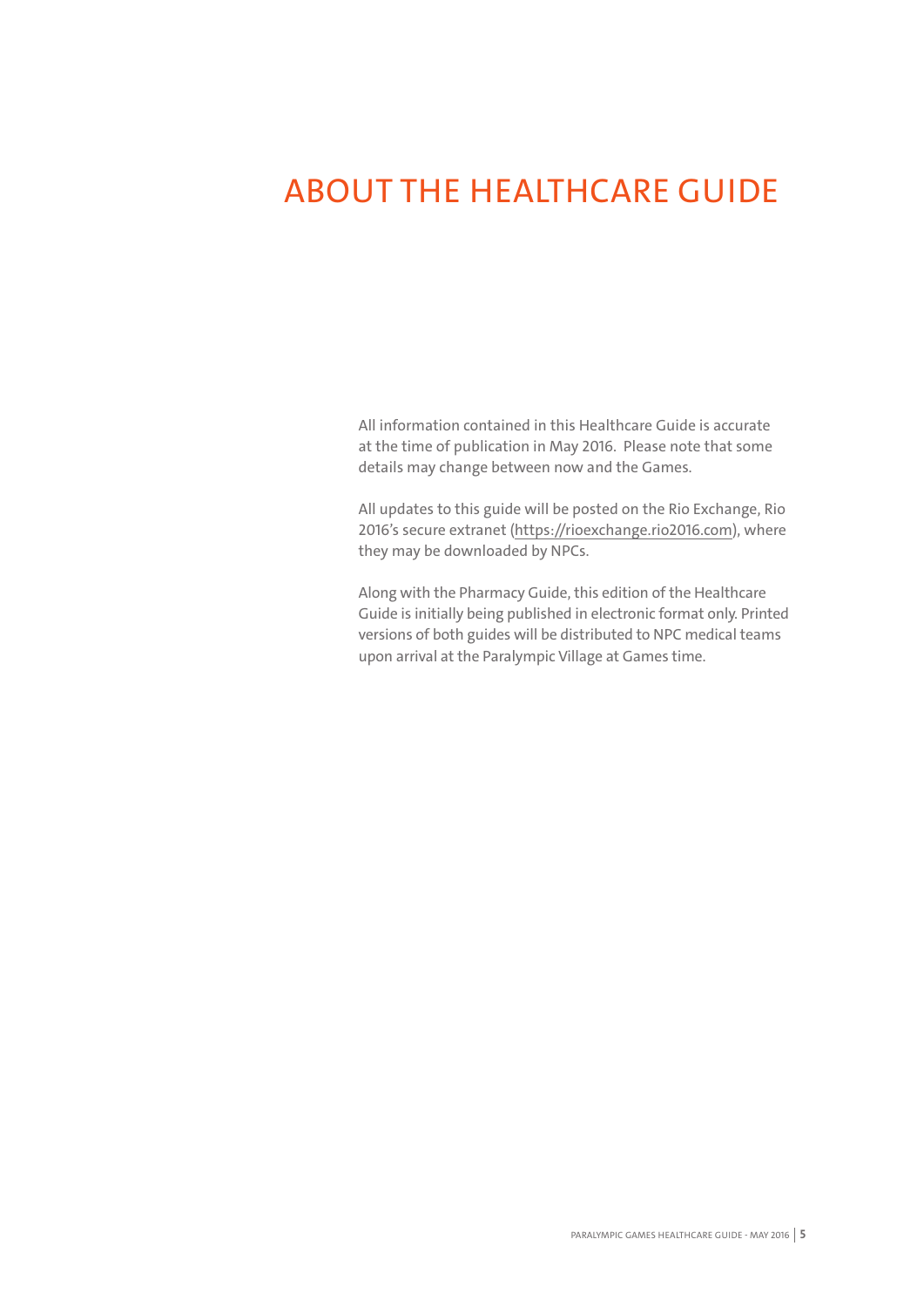#### <span id="page-5-0"></span>**WELCOME**

The Rio 2016 Organising Committee for the Olympic and Paralympic Games (Rio 2016) is pleased to welcome you to the "*Cidade Maravilhosa*", Rio de Janeiro, for the Paralympic Games. The medical services programme has been strategically designed to provide high quality care throughout the 22 competition venues, all athlete training venues in addition to the comprehensive Polyclinic in the Paralympic Village.

Our main objective when planning medical services for the Games has always been to provide the best level of care possible with efficiency and quality of service, following the requirements of the International Federations and the Technical Manual on medical services, always with the needs of athletes and other clients at the forefront. We have taken great pride in planning medical services for the Games and hope we will exceed your expectations at the first Paralympic Games to be held in South America.

During the Games, we are proud to offer a medical service composed entirely of professional volunteers for the first time in Brazilian history, from a multitude of backgrounds and regions of the world. From doctors and nurses to physiotherapists and first aiders, all volunteers have been carefully interviewed and selected based on their skills and will receive advanced training to perform their role to the highest international standard.

We look forward to welcoming you here in Rio de Janeiro and wish you a happy and healthy Games.

Yours sincerely,



Dr. João Grangeiro Chief Medical Officer Rio 2016



Emma Painter Medical Services Manager Rio 2016



Dr Marcelo Patricio Deputy CMO Rio 2016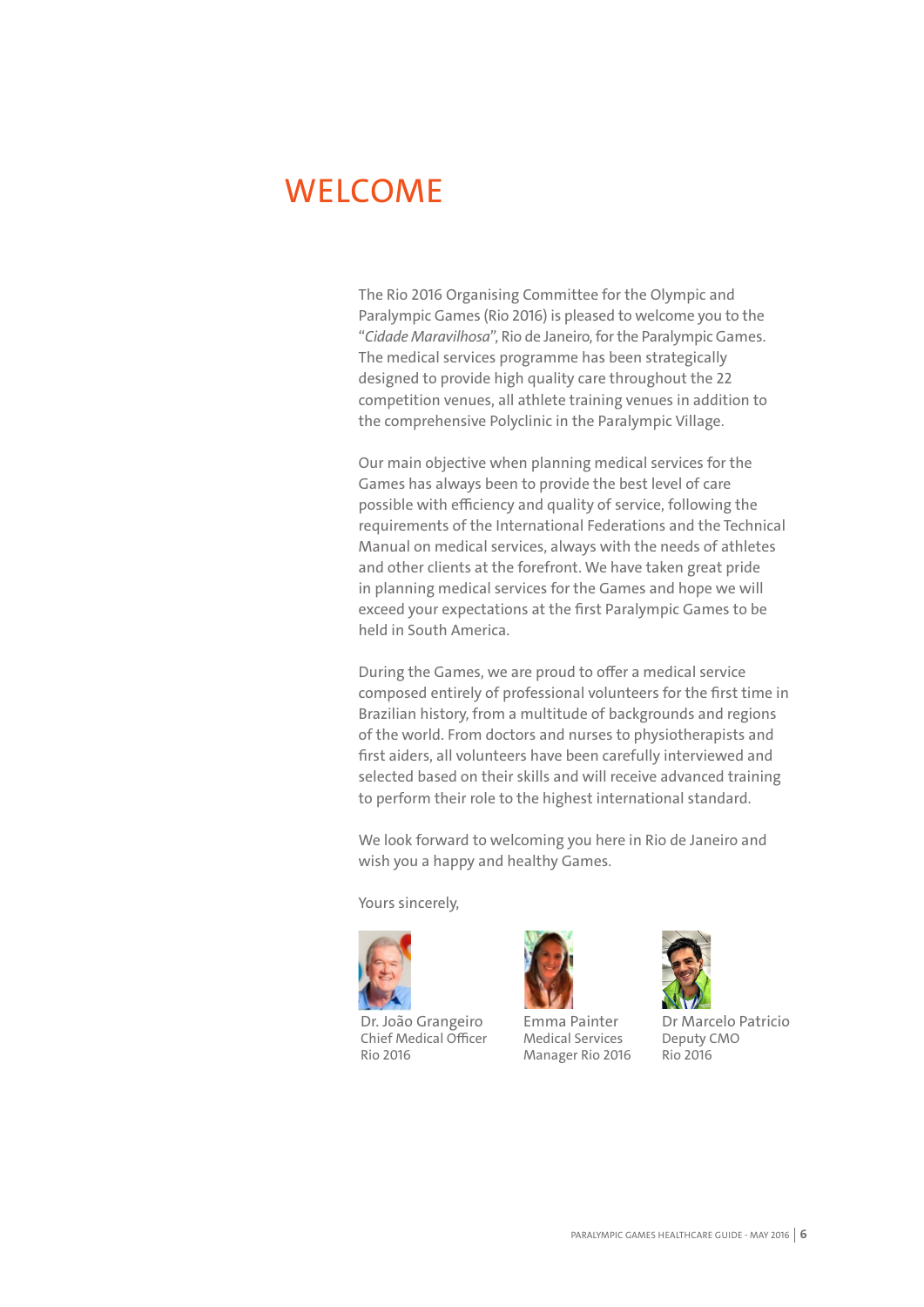## <span id="page-6-0"></span>Medical Organisation for the Medical Organisation for th<br>Rio 2016 Paralympic Games

#### **1.1 IPC Medical Team**

л

#### **1.1.1 IPC Medical Committee**

| Chair   | Cheri Blauwet (United States of America) |
|---------|------------------------------------------|
|         | Wayne Derman (South Africa)              |
|         | Guzel Idrisova (Russia)                  |
|         | James Kissick (Canada)                   |
| Members | Martin Schwellnus (South Africa)         |
|         | Jaap Stomphorst (Netherlands)            |
|         | Yetsa Tuakli-Wosornu (Ghana)             |
|         | Nick Webborn (Great Britain)             |

#### **1.1.2 IPC Medical & Scientific Department management team**

| Peter Van de Vliet | <b>IPC Medical and Scientific Director</b> |
|--------------------|--------------------------------------------|
| Anne Sargent       |                                            |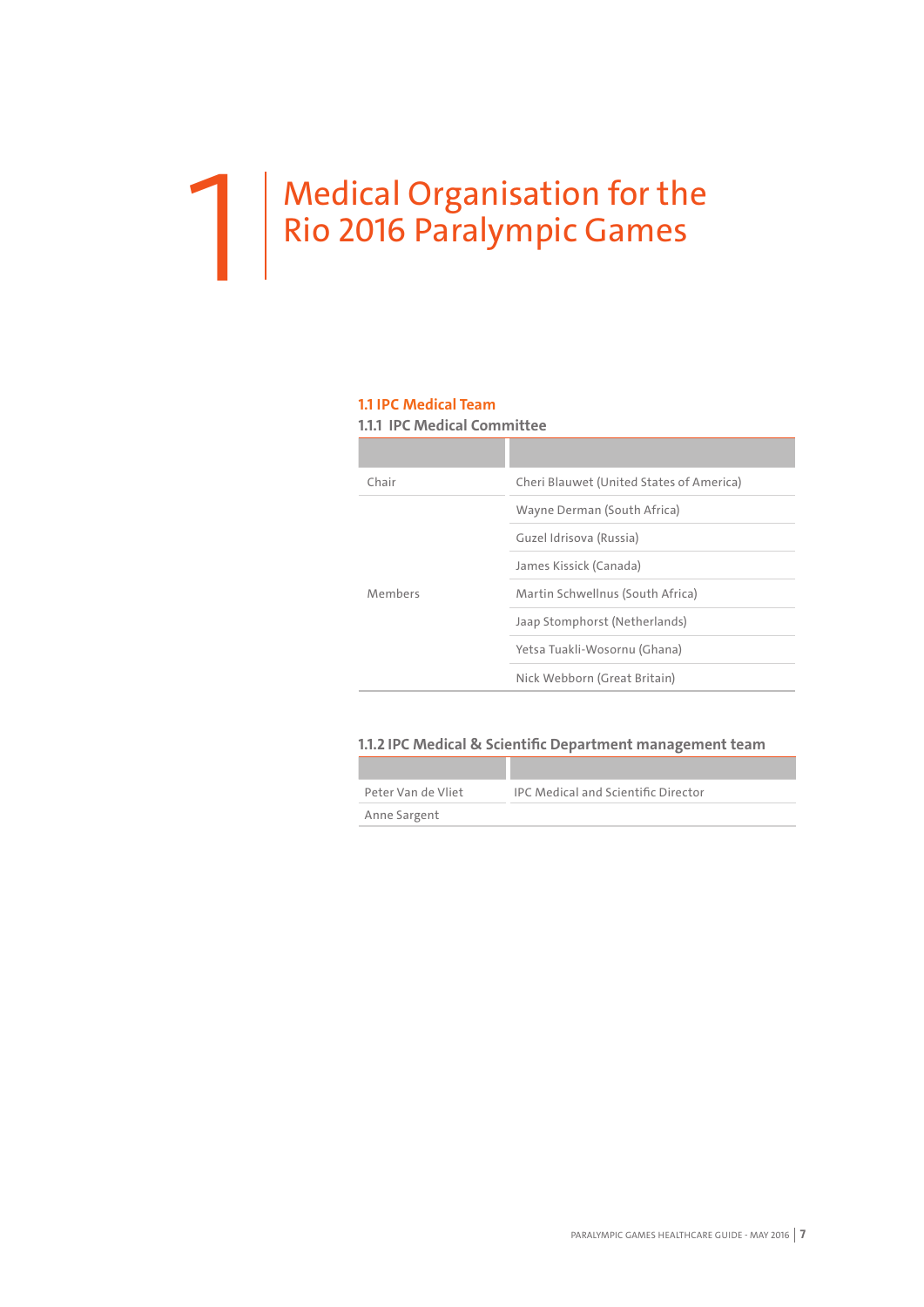#### <span id="page-7-0"></span>**1.2 RIO 2016 MEDICAL SERVICES TEAM**

#### **Management Team**

**João Grangeiro** – Chief Medical Officer **Emma Painter** – Medical Services Manager **Marcelo Patricio** – Deputy Chief Medical Officer

#### **Clinical Team**

**Leandro Cleto** – Emergency Medicine Manager (Deodoro and Maracan.) **Antonio Marttos** – Emergency Medicine Manager (Barra and Copacabana) **Felipe Tadiello** – Physical Therapies Manager **Andressa Leão** – Nursing Manager **Catia Gonçalves** – Pharmacy Manager **Eduardo Tinoco** – Dental Manager **Romulo Domingues** – Radiology Manager

#### Central Operations Team

**Sara Ingram** – FCC Medical Operations Manager **Christiane Leal** – FCC Medical Operations Manager **Danielle Erdmann** – FCC Medical Operations Manager **Gustavo Marques** – FCC Medical Operations Manager **Tatiana Melgaço** – Polyclinic Manager **Luciano Videira** – Medical Supply Chain Manager **Marcus Chaiben** – Deputy Supply Chain Manager **Adriano Valadão** – Medical Workforce Manager **Thais Machado** – Deputy Medical Workforce Manager **Viviane Zanetti** – Deputy Medical Workforce Manager **Marcelo Couto** – Medical Systems Manager **Tathiana Americo** – Medical Services Assistant **Michele Mello** – Medical Services Assistant

#### **Venue Team - Paralympics**

**Venue Medical Managers** – 25 **Medical Operations Managers** – 27 **Medical Services Volunteers** – 2000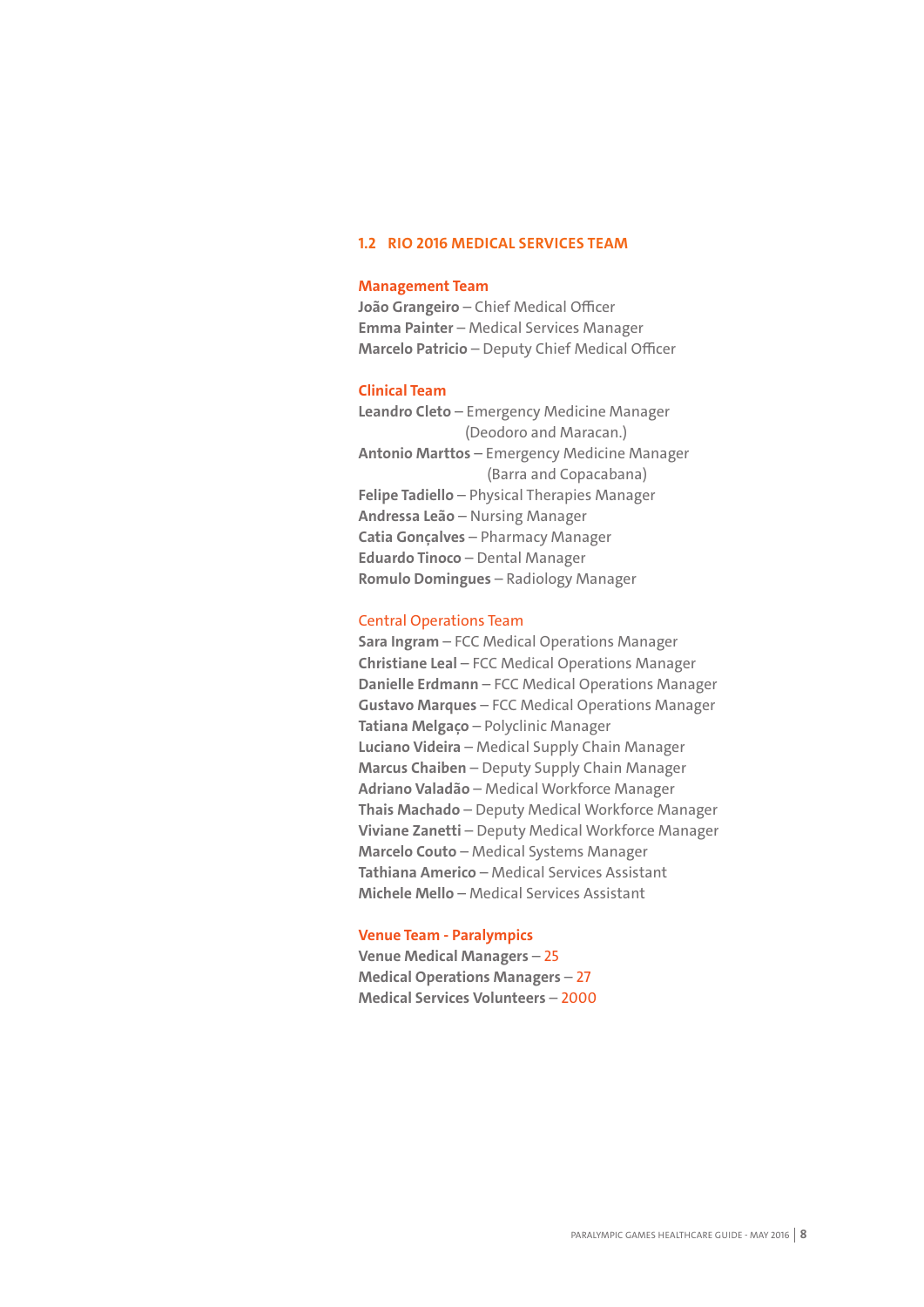## <span id="page-8-0"></span>THE MEDITIES 2 and procedures

#### **2.1 IPC medical code**

The International Paralympic Medical Committee and the Rio 2016 Medical Services team are committed to the IPC Medical Code in order to protect the health of the athletes and minimise the risk of injury. The IPC Medical Code is available online at: [http://www.paralympic.org/sites/default/files/](http://www.paralympic.org/sites/default/files/document/120131082554885_IPC%2BMedical%2BCode_Final.pdf) [document/120131082554885\\_IPC%2BMedical%2BCode\\_Final.pdf](http://www.paralympic.org/sites/default/files/document/120131082554885_IPC%2BMedical%2BCode_Final.pdf)

#### **2.2 IPC medical and scientific equipment policy**

It is prohibited for any National Paralympic Committee ("NPC") or member of its delegation to bring any of the following scientific or medical equipment ("equipment") into any Paralympic venue during the period of the Paralympic Games:

- Oxygen tanks and cylinders
- Hypoxic or hyperoxic tents or chambers (including cryogenic chambers)
- Cryogenic chambers for whole body cryotherapy

This equipment is prohibited on the basis that it is not appropriate to be brought into any Paralympic venue. The only exception to this policy will be in cases where supplementary oxygen is required for medical purposes. In such circumstances it is the NPC's responsibility to submit a request for an exemption, along with adequate medical information to the IPC prior to the opening of the Paralympic Village (31 August 2016).

#### **2.3 Autonomic Dysreflexia and Boosting**

The IPC Position Statement on Autonomic Dysreflexia and Boosting will apply to all participants at the Rio 2016 Paralympic Games. The statement may be found in section 2, chapter 4.2 of the IPC Handbook, which can be downloaded from the IPC website [\(www.paralympic.org/IPC/IPC\\_Handbook\)](http://www.paralympic.org/IPC/IPC_Handbook).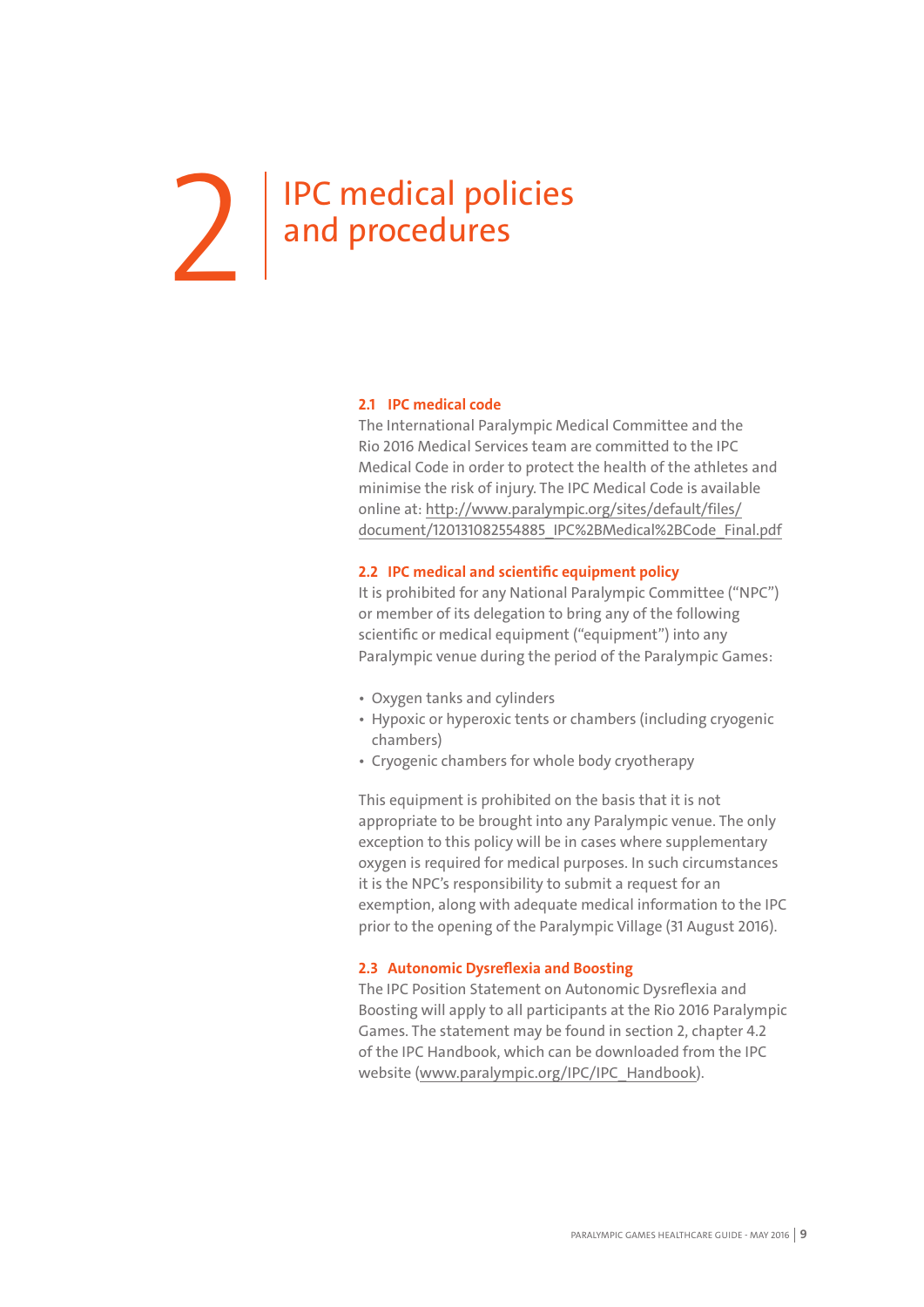The IPC Medical Committee may appoint medical staff to conduct assessments of autonomic dysreflexia and boosting. These may be undertaken at any time deemed appropriate, including in call rooms or other such areas used by participants for warming up before competition, as reflected by the provisions of the IPC Position Statement.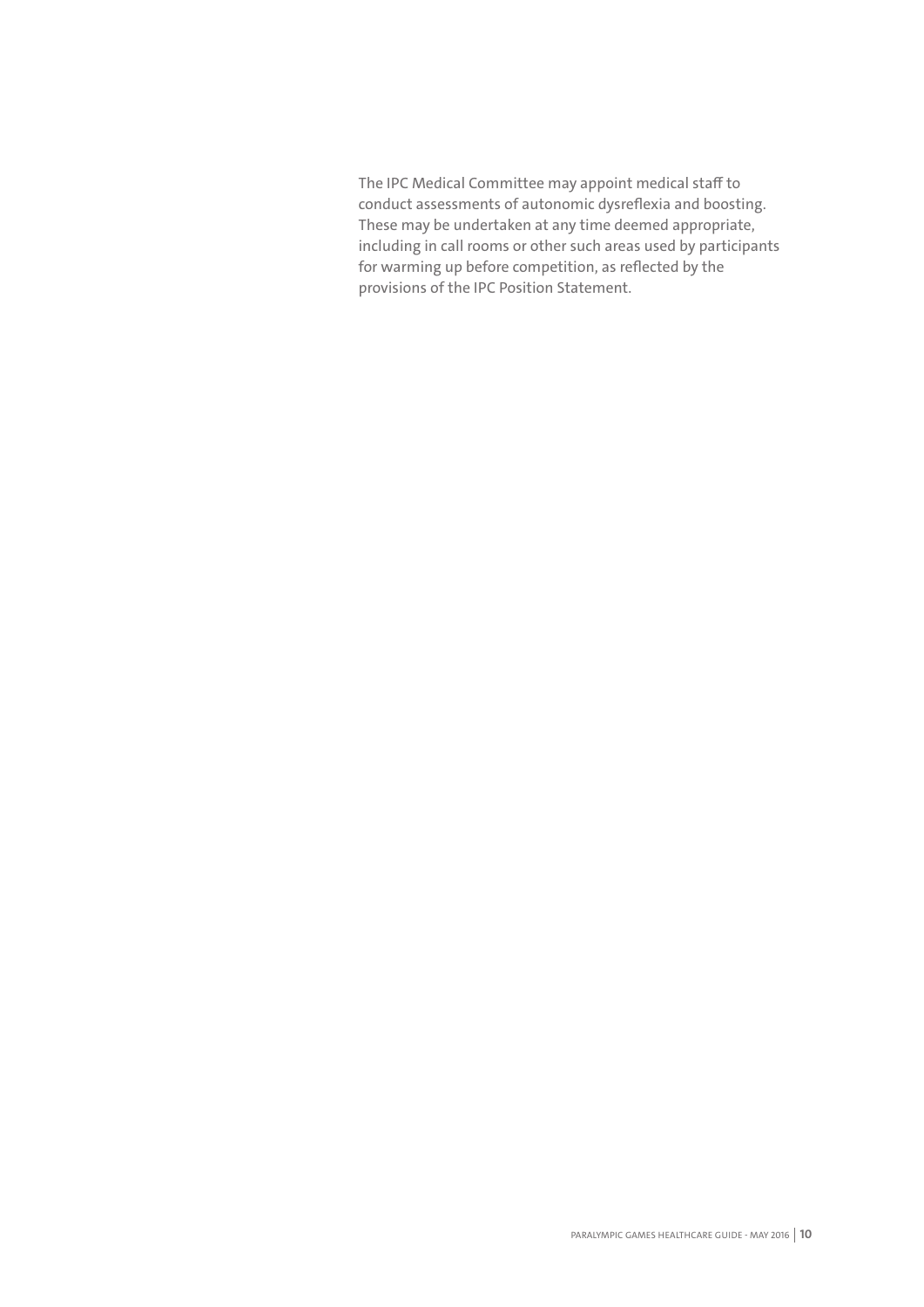# <span id="page-10-0"></span>**Medical Encounter System**

For the first time at the Rio 2016 Games, all venues will use a secure and customised electronic medical encounter system, developed by GE, to allow for more comprehensive data collection and analysis. Data will be entered by Rio 2016 Medical Services within the venue medical posts by the treating professional. Data and statistics will be collated at the Medical Headquarters and will be used to compile daily reports for the IPC Medical & Scientific Director.

#### **3.1 IPC injury and illness surveillance study**

Under the IPC Medical Code, the IPC is dedicated to improving the safety of Paralympic sport, and pursues multiple courses of action to mitigate injury and illness risks. At the Rio 2016 Paralympic Games the IPC Medical Committee will be conducting an epidemiological study on injuries and illnesses on competing athletes. This is a continuation of the research conducted at the London 2012 Paralympic Games and has been approved by the IPC Sports Science Committee in accordance with the IPC Research Policy.

All delegations are invited to take part in the study by populating an online survey with injury and illness data. Further information will be provided in the lead-up to the Games and at the Team Doctors Meeting.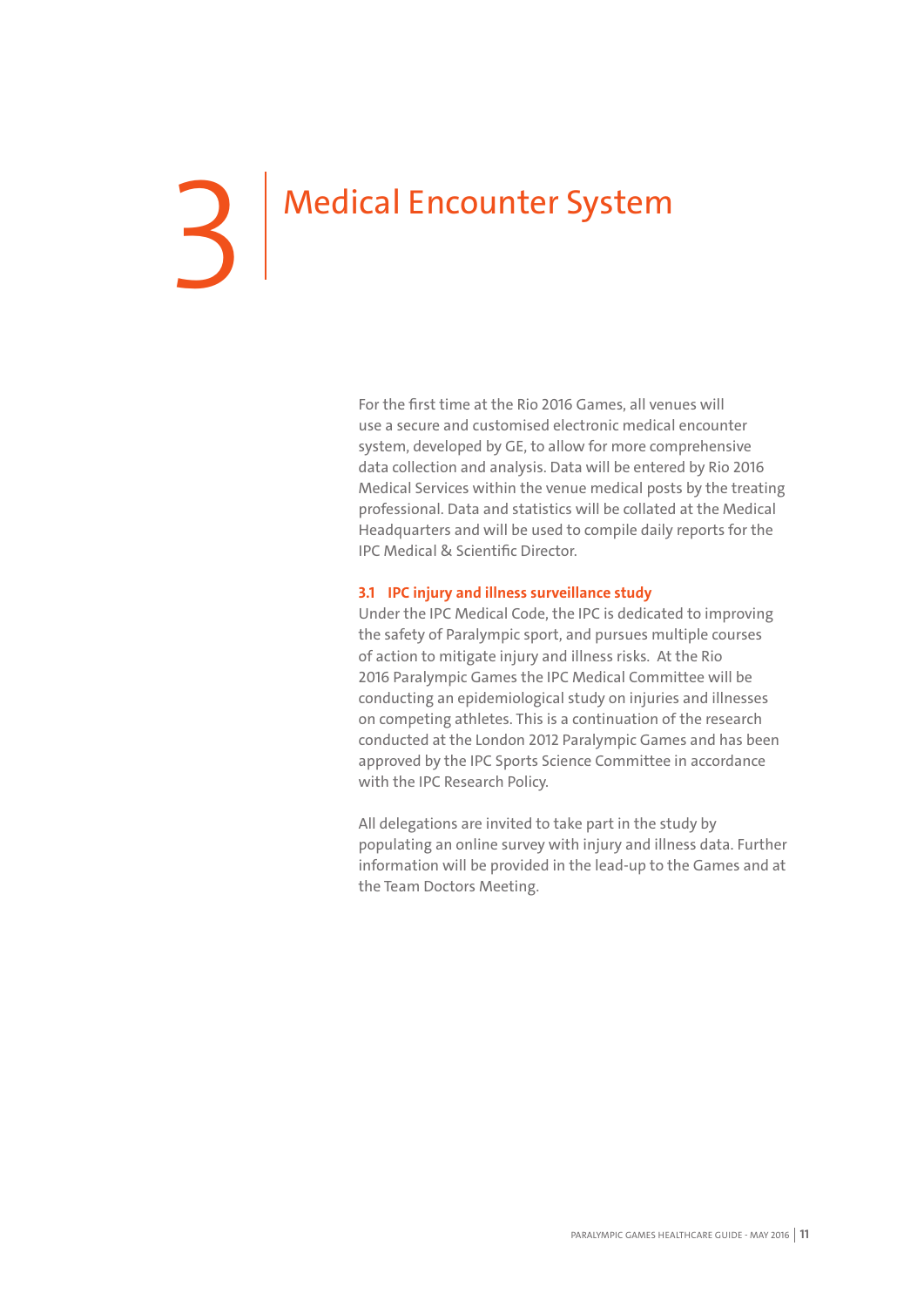# <span id="page-11-0"></span> $\sqrt{ }$  Team doctors

#### **4.1 Registration of NPC Team Doctors**

A registration process for NPC team doctors will be in place for the Rio 2016 Paralympic Games. Doctors must be registered with the Brazilian Federal Council of Medicine in order to practise from 31 August 2016 until 21 September 2016, the opening and closing dates of the Paralympic Village. The temporary registration is valid for up to 90 days from the 31 August, and not from the date of application, and will license doctors to treat members of their own team only (or other teams by special arrangement), and will permit doctors to prescribe and order imaging and laboratory tests at the Paralympic Polyclinic.

**All NPC team doctors must be registered by 30 June 2016.**

#### **4.1.1 Team doctors meeting**

There will be a meeting for team clinical staff in the Paralympic Village on Monday 5 September 2016 from 2.00pm until 5.00pm in the Chef de Mission Hall. NPCs will receive an invitation from the IPC upon arrival at the village.

In Rio, there will also be a closing team doctor meeting for the first time, to be held on Sunday 18 September 2016, from 1.00pm until 3.00pm.

#### **4.2 Access and privileges**

During the Games, NPC team doctors will be able to:

- Request physiotherapy, massage and rehabilitation services at venues and the Paralympic Village Polyclinic
- Request diagnostic imaging (MRI, ultrasound and X-ray) and laboratory tests at the Paralympic Village Polyclinic
- Write prescriptions for members of their own delegation, to be dispensed at the Paralympic Village Polyclinic pharmacy free of charge. For details of the medicines available from the Polyclinic pharmacy, please refer to the Rio 2016 Paralympic Games Pharmacy Guide, available on the Rio Exchange ([https://rioexchange.rio2016.com\)](https://rioexchange.rio2016.com).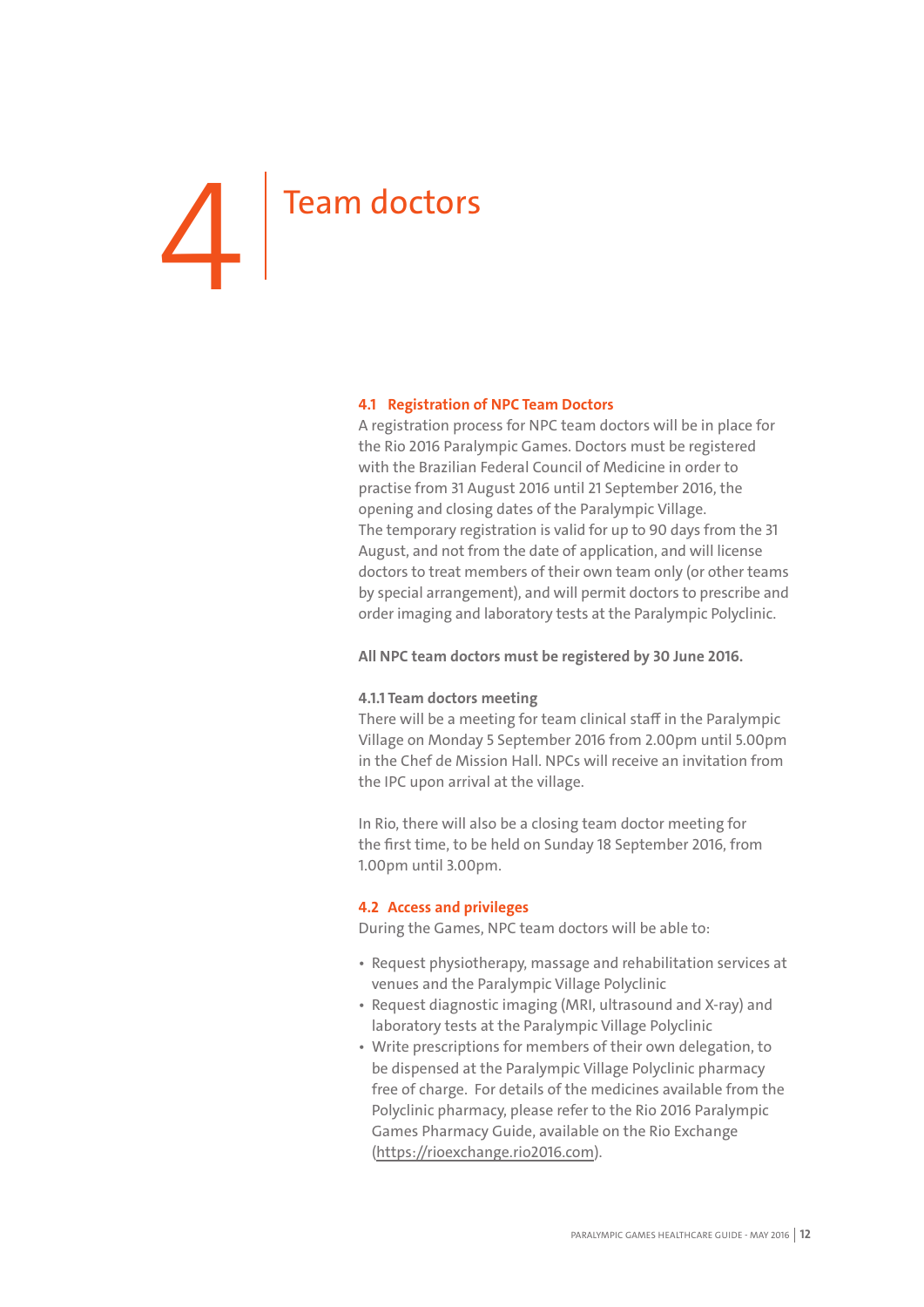<span id="page-12-0"></span>Registered and accredited team doctors will be able to accompany athletes and members of their delegation to designated Paralympic hospitals and, with the consent of the patient, discuss the examination and treatment with the admitting physician. Final decisions and responsibility will rest with the admitting physician or surgeon. NPC doctors will not have admission or surgical rights while in Brazil.

Team doctors who fail to register will not be entitled to any of the above privileges.

#### **4.3 Clinical decision making on the Field of Play**

The rules and regulations for each sport differ in terms of the immediate field of play protocol and who is responsible for the initial response. In some cases, this may rest with NPC medical staff and in other cases with Rio 2016 medical staff. However, the final decision will rest with the NPC physician and the IPC Medical Commission. The International Federation (IF) medical officer may also be consulted if required. Rio 2016 Medical Services personnel are not able to make the final decision on whether the athlete returns to compete, but can make recommendations.

However, in the event of a life-threatening condition, the final decision on how to proceed will rest with the Rio 2016 doctor.

#### **4.4 Malpractice/liability**

Rio 2016 assumes no responsibility for any healthcare provided to NPC team members and delegates by NPC healthcare personnel. Rio 2016 will not provide malpractice or liability insurance for NPC healthcare personnel.

It is recommended that NPC healthcare professionals inform their insurance company that they are travelling abroad with a sports team, and check whether their malpractice insurance covers this activity.

It is the responsibility of each NPC to ensure malpractice/ liability insurance is in place. Except for good samaritan acts, team doctors should not treat any Brazilian citizens unless they are fully registered with the Brazil Federal Council of Medicine.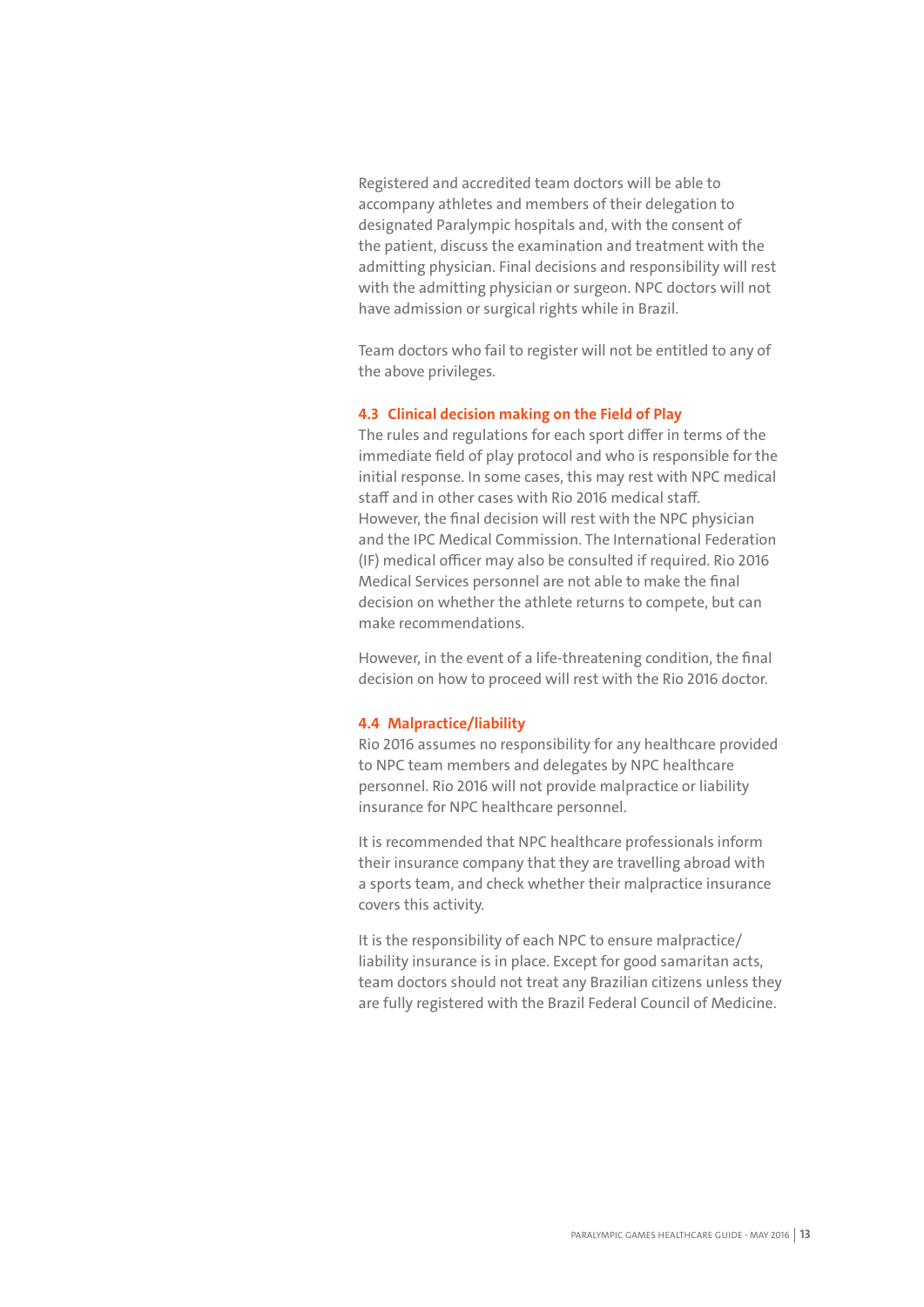## <span id="page-13-0"></span>Import and export<br>
of medicines

The following information outlines the processes that should be followed to import medical supplies, including equipment and medication, to Brazil for the Rio 2016 Paralympic Games. For full details of the rules and regulations applicable to the importation of medicines and medical equipment, please refer to the Customs and Freight Manual available on the Rio Exchange.

#### **Customs regulations**

ANVISA is the federal agency responsible for sanitary control within Brazil. ANVISA resolution RDC 41/2015 allows Olympic and Paralympic delegations to import medicines or medical equipment to Brazil for use or consumption during the Rio 2016 Games under the temporary admission procedure.

The following conditions apply:

- 1. All medicines must have a validity date beyond 21 September 2016
- 2.All medicines must be legal in Brazil (lists E&F of prohibited items can be found at the following link: [http://portal.anvisa.gov.br/wps/wcm/connect/49d5ae804fb](http://portal.anvisa.gov.br/wps/wcm/connect/49d5ae804fb7cf5cae51ff9a71dcc661/Lista+de+subst%C3%A2ncias+proscritas+-+Port+344-98.pdf?MOD=AJPERES) [7cf5cae51ff9a71dcc661/Lista+de+subst%C3%A2ncias+proscrit](http://portal.anvisa.gov.br/wps/wcm/connect/49d5ae804fb7cf5cae51ff9a71dcc661/Lista+de+subst%C3%A2ncias+proscritas+-+Port+344-98.pdf?MOD=AJPERES) [as+-+Port+344-98.pdf?MOD=AJPERES](http://portal.anvisa.gov.br/wps/wcm/connect/49d5ae804fb7cf5cae51ff9a71dcc661/Lista+de+subst%C3%A2ncias+proscritas+-+Port+344-98.pdf?MOD=AJPERES)
- 3.Donation of any imported items is prohibited
- 4.All medicines that have not been consumed must be reexported
- 5. All medical equipment, even if damaged or broken, must also be re-exported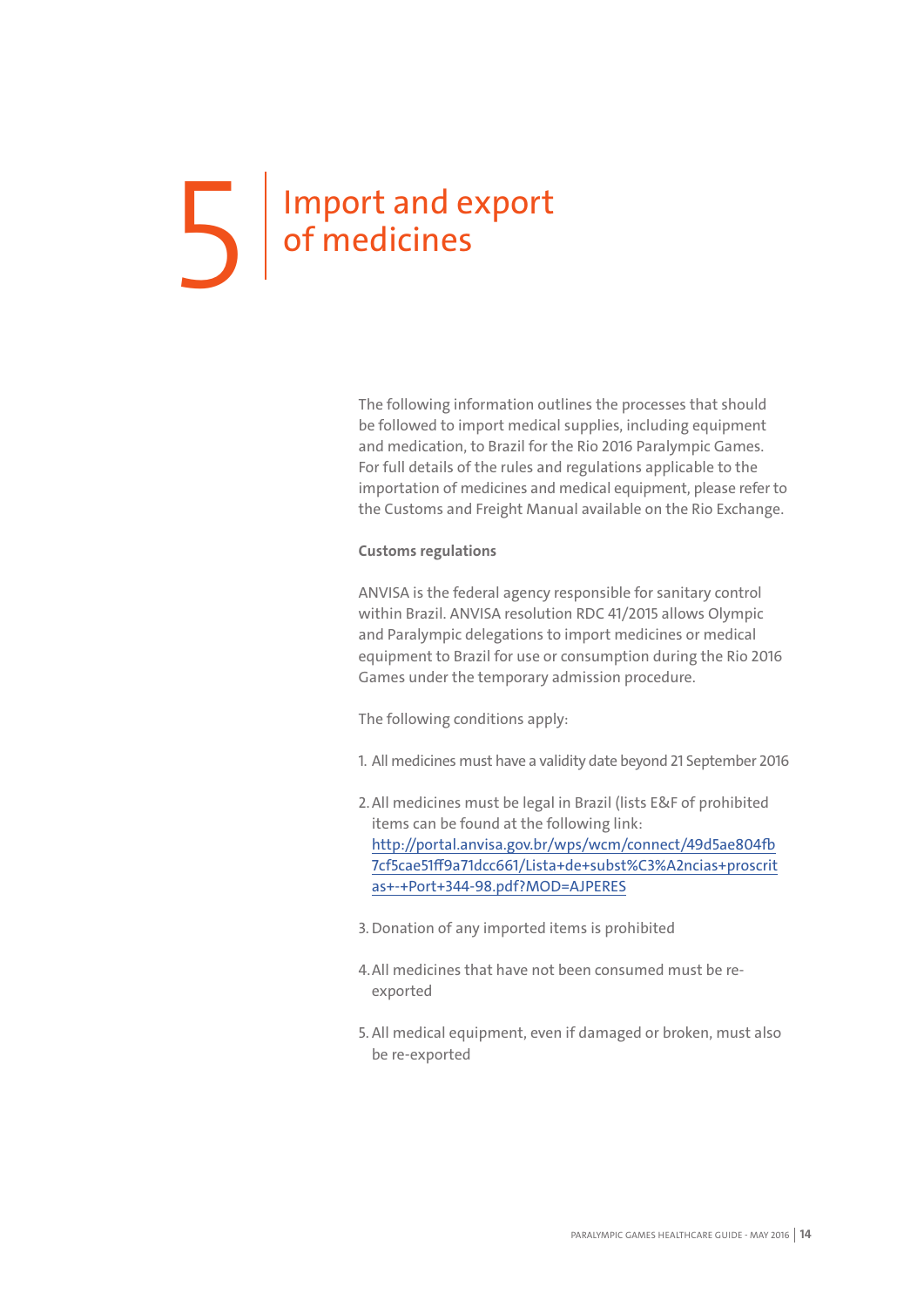#### <span id="page-14-0"></span>**Temporary admission**

Temporary admission is the only way that delegations can import medicines and medical equipment for use during the Paralympic Games. Temporary admission allows for customs charges, normally due on imported items, to be suspended on the condition that all items not consumed are re-exported from Brazil no later than December 2017. Upon re-exportation, customs charges that had been suspended are officially waived.

#### **Method of importing medicines and medical equipment**

There are two methods by which NPCs can import medicines and medical equipment into Brazil:

- As accompanied baggage
- As freight (cargo)

#### **5.1 Accompanied baggage**

Accompanied baggage relates to any item brought by an individual to the airport and which travels with them on the plane.

Two procedures exist and their use is determined by whether the item is for personal use or for use by the delegation:

#### **5.1.1 For personal use**

Brazilian authorities do not impose restrictions on the importation of non-prohibited medicines for personal use (as part of accompanied luggage) and therefore it is not necessary to declare these items at customs. It is advisable that individuals carry the doctor's prescription with them, should it be required.

#### **5.1.2 Accompanied baggage presented as a group**

Medicines or medical equipment imported with the intention of treating the delegation must be declared to customs prior to importation and can only be imported as accompanied baggage if presented as a group. The quantity of medicines or medical equipment being imported will be relative to the delegation size. The Pre-Valid Card (PVC) will facilitate the importation process as it demonstrates the role of the individual within the delegation for which they are making the declaration.

A responsible member of the NPC delegation, preferably the Chief Medical Officer (CMO), must make this declaration no later than 30 days prior to departure and be responsible for the medicines or medical equipment while they are in Brazil.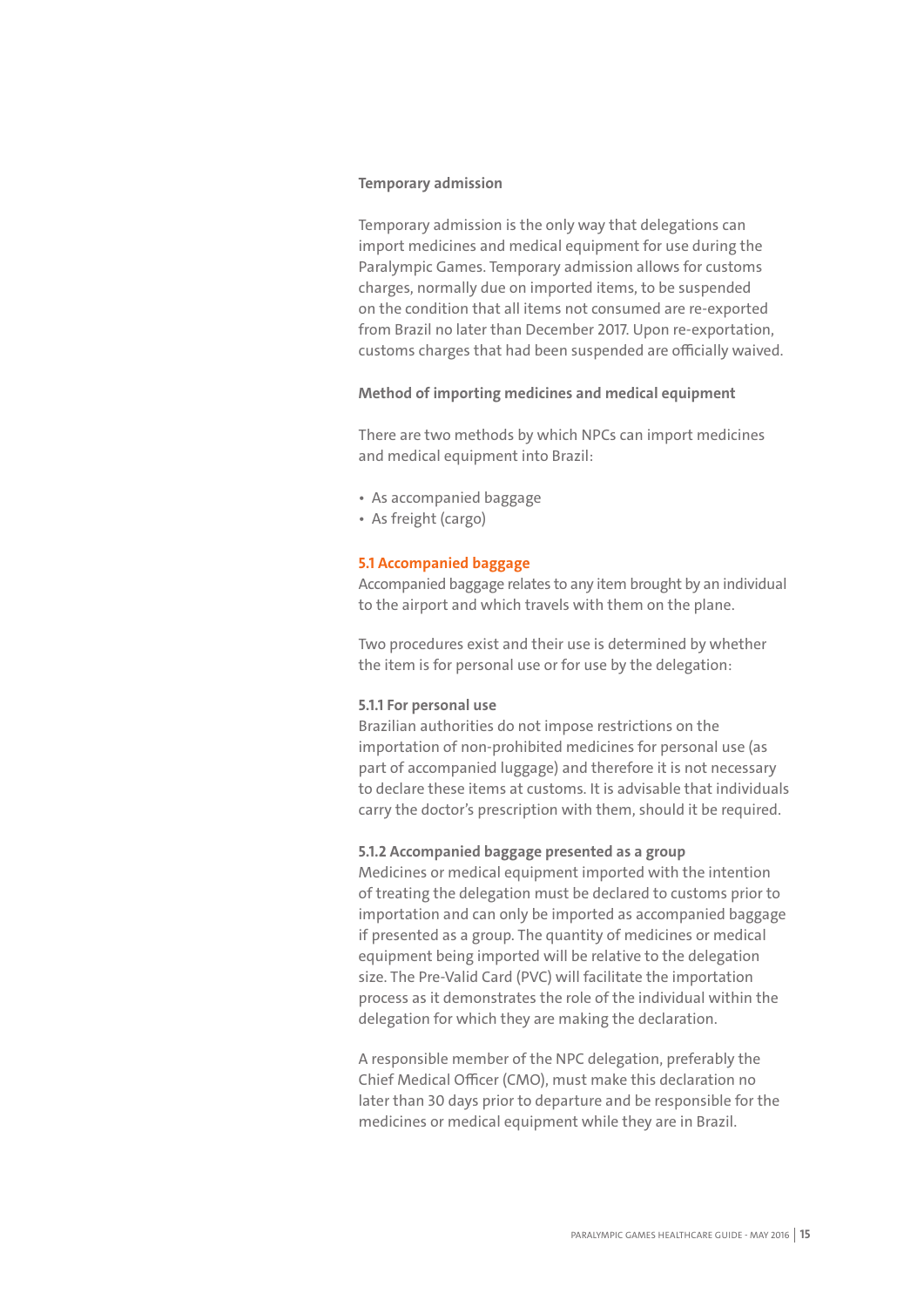<span id="page-15-0"></span>To do this, an e-DBV form should be completed online by the responsible person making the declaration, which will automatically be sent to the regulatory agency ANVISA. The responsible person should also print a copy and bring this with them to present at customs.

The form can be found at the following link: e-DBV, and is available in English, Portuguese and Spanish.

In the baggage claim area, the responsible person will be required to pass through the "items to declare" (Red Channel) and provide a copy of the submitted e-DBV form for customs to check against the accompanied baggage.

#### **5.2 Freight (CARGO)**

For any delegation sending medicines or medical equipment by freight, a logistics operator/representative must be used to import these items into Brazil on the NOC/NPC's behalf.

The logistics operator/representative is responsible for completing all necessary importation paperwork on behalf of the NOC/NPC. When preparing the cargo, it is mandatory that NOCs/NPCs send to the logistics operator the full list of items, quantities, serial numbers, expiry dates. The logistics operator will then complete all the necessary paperwork in order to have the import licence authorised. Only after the issuance of the import licence may NOCs/NPCs ship the goods.

Upon arrival, ANVISA and customs authorities will check the goods in order to clear them upon arrival at the port.

#### **5.3 Transfer of medicines and medical equipment from NOC to NPC**

The procedure detailed below is only applicable to medicines and medical equipment imported as accompanied baggage. In the case of medicines and medical equipment imported as freight (cargo), the logistics operator/representative is the actual importer, and there is no need to transfer ownership from the NOC/NPC. However, the NOC/NPC must use the same importer of records to export the items.

All items imported for the Olympic Games as accompanied luggage by an NOC can be transferred to their NPC for use during the Paralympic Games.

The goods cannot be left unattended while in Brazil. Therefore, one person from the delegation must be responsible for the items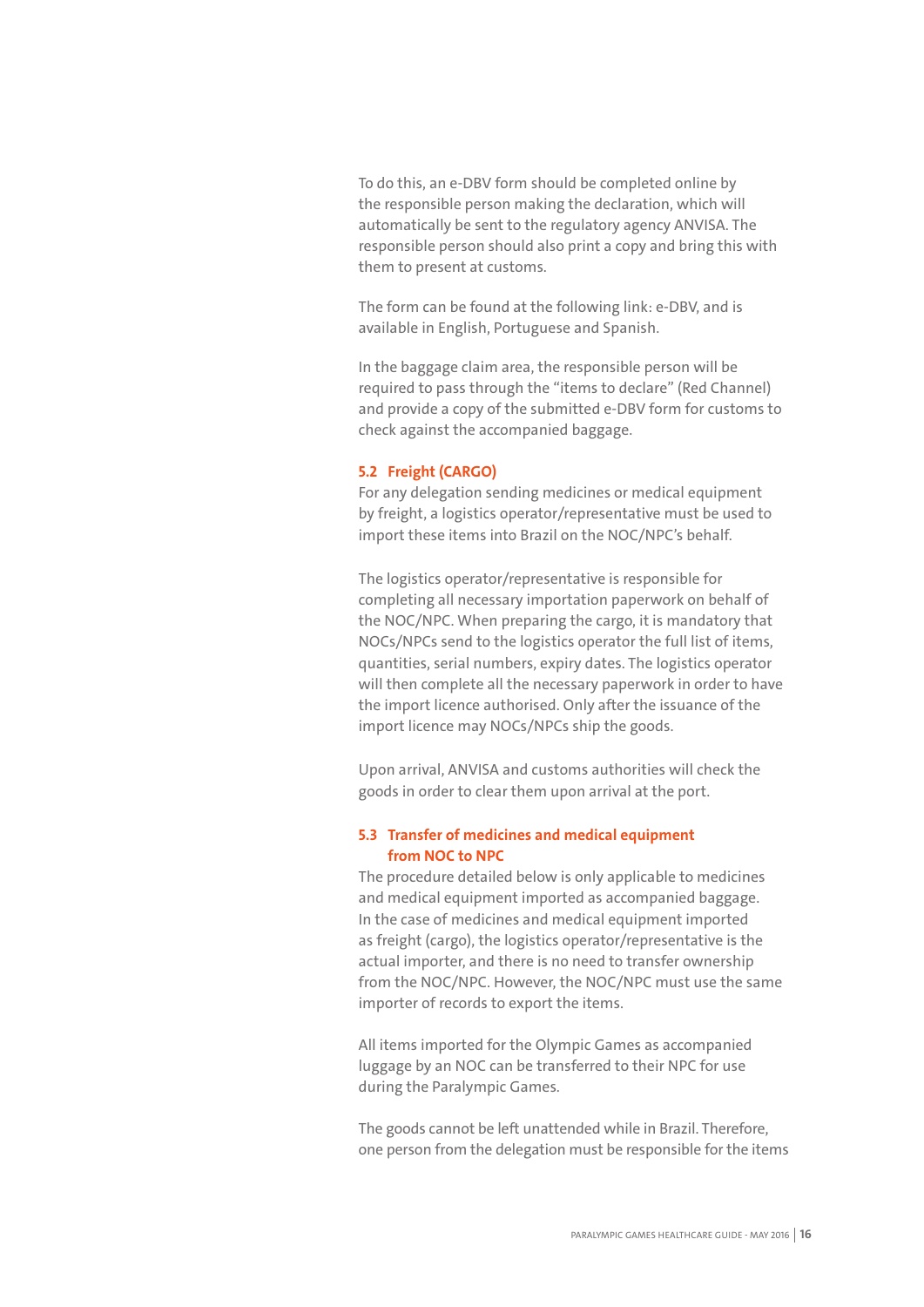<span id="page-16-0"></span>at all times. The person responsible for importation must transfer responsibility to the NPC prior to their departure. The person transferring responsibility must provide the new responsible person with the NPC's CMO, the e-DBV used on importation. Upon conclusion of the Paralympic Games, the same person will make the declaration on departure, presenting the entry e-DBV, taking account for medicines consumed across both Games.

#### **5.4 Re-exportation**

The procedure detailed below is only applicable to medicines and medical equipment imported as accompanied baggage.

#### **5.4.1 For accompanied baggage**

The person responsible for the medical supplies must pass through customs with any accompanied baggage and present the e-DBV form used on entry to demonstrate that all medicines and medical equipment that have not been consumed are leaving Brazil.

The responsible person should be sure to print the e-DBV and take it with them for their declaration at customs upon exiting the country.

#### **5.4.2 As Freight (cargo)**

NOCs/NPCs are required to inform their logistics operator/ representative of any medicines that were consumed during the Games. They are required to follow all instructions given to them by their logistics operator/representative in order to properly conclude the temporary admission procedure with the customs authorities.

The use of marijuana is illegal in Brazil. It may be possible to obtain an exemption for medical importation. This is dealt with on a case-by-case basis and must be organised in advance by contacting your NPC representative at Rio 2016.

#### **5.5 Distribution of medical materials to NPC Medical Teams**

Printed copies of the Rio 2016 Paralympic Games Healthcare Guide and the Rio 2016 Paralympic Games Pharmacy Guide will be distributed to NPC medical teams at Games time. In addition, the following materials will be distributed to team doctors upon arrival at the Paralympic Village if the doctor is registered with the Brazil Federal Council of Medicine:

- Imaging requisition forms
- Laboratory requisition forms
- Prescription pads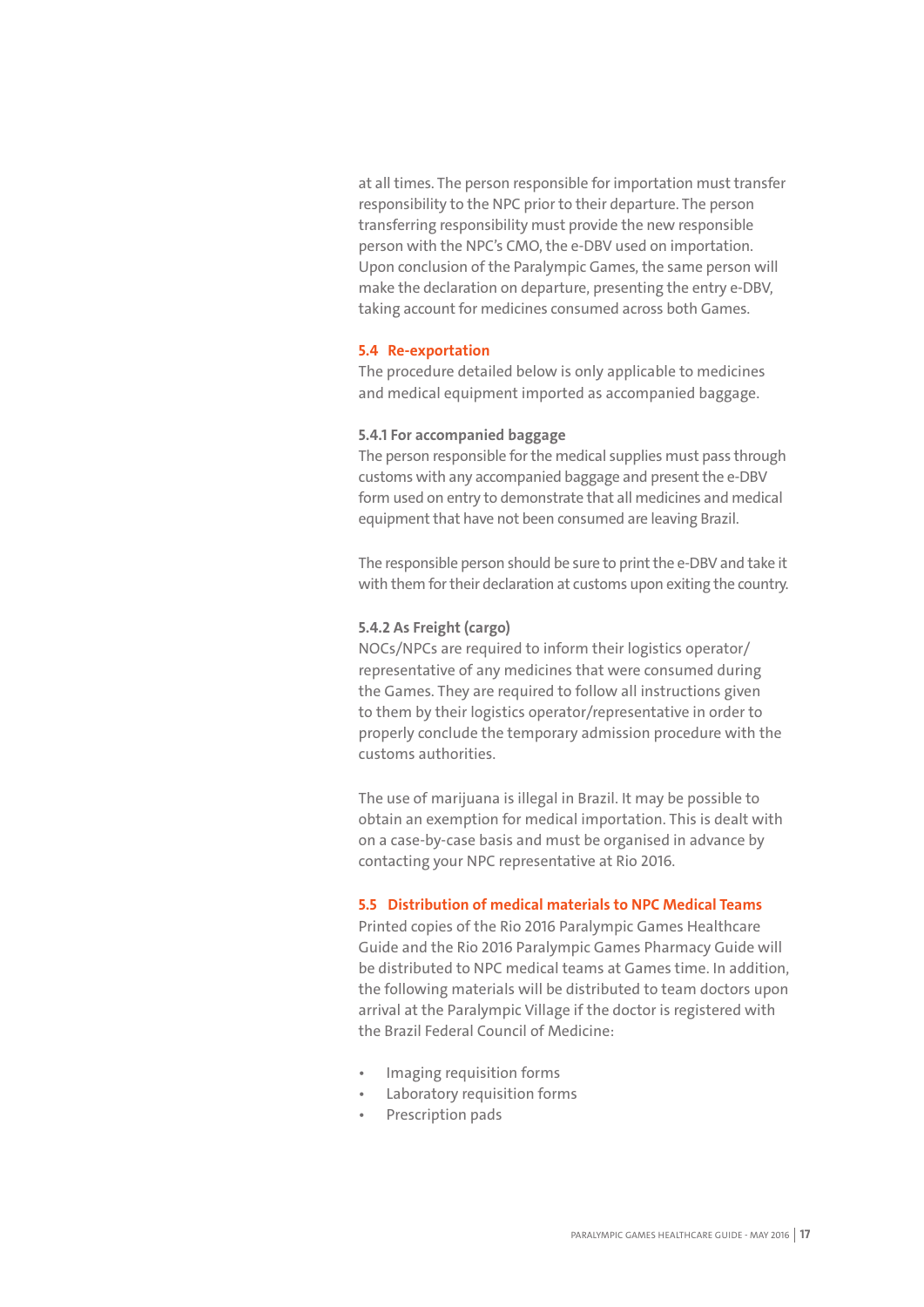## <span id="page-17-0"></span>Rio 2016 Medical Service<br>operations

#### **6.1 Rio 2016 medical headquarters**

Medical services will be coordinated through a Functional Command Centre (FCC) at the Medical Headquarters (MHQ), located within the Polyclinic at the Paralympic Village. The centre will be operational 24 hours a day from 9.00am on 31 August 2016 until 6.00pm on 21 September 2016, with limited services operating from 25-27 August 2016 (transition period).

The priorities of the MHQ led by the Chief Medical Officer and Medical Services Manager are to:

- Coordinate medical operations across all Games venues including competition, training and non-competition venues, maintaining a constant flow of communication to quickly resolve and respond to requests and demands
- Coordinate staffing including volunteer management and allocation, medical supply chain processes and the application of the electronic medical encounter system
- Coordinate all patients transferred between venue sites including from venues to the Polyclinic and on to hospital and manage the efficient discharge and coordination of care
- Report directly to the Main Operations Centre (MOC) and the IPC Medical & Scientific Director, and maintain constant information flows with NPC doctors and healthcare professionals
- Assist in the coordination of emergency responses
- Act as the liaison between all government agencies including the Ministry of Health and local state and municipal governments to resolve issues involving public health surveillance, venue inspections and mass casualty events
- Manage communication with the ambulance service across all venues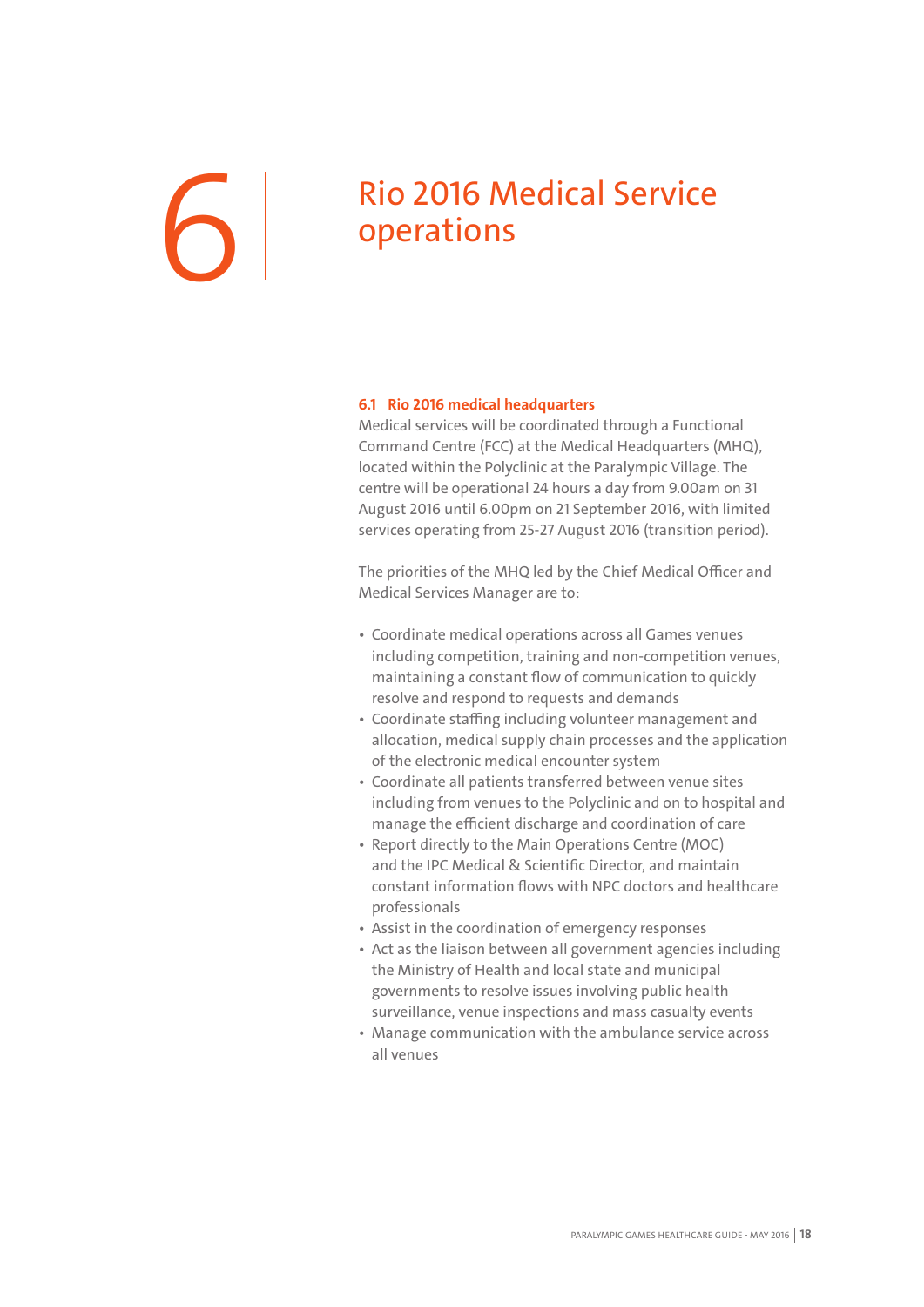## <span id="page-18-0"></span>Medical Services in the Paralympic Village

#### **7.1 NPC medical services**

#### **7.1.1 Rio 2016-provided furnishings**

Rio 2016 will provide a certain number and variety of furnishings for NPC medical spaces. The quantities will be distributed across each NPC's allocated medical rooms according to the size of the delegation, in accordance with the numbers given below. Other useful guest items (for example, blankets and pillows) may be requested from the resident centre in the Paralympic Village.

| <b>FURNISHING</b>                   | <b>NUMBER OF ITEMS BASED ON DELEGATION SIZE</b> |                |                                     |                |                |                |                |  |
|-------------------------------------|-------------------------------------------------|----------------|-------------------------------------|----------------|----------------|----------------|----------------|--|
|                                     | $1 - 24$                                        | $25 - 50$      | $51 - 100$                          | 101-200        | 201-300        | 301-450        | 451-600        |  |
| <b>Blankets</b>                     | 1                                               | $\overline{2}$ | $\overline{4}$                      | 5              | 6              | 7              | 8              |  |
| Disposable covers                   |                                                 |                | Available from all resident centres |                |                |                |                |  |
| Disposable paper cups               |                                                 |                | Available from all resident centres |                |                |                |                |  |
| <b>Extension cord</b>               | $\mathbf{1}$                                    | 1              | $\overline{2}$                      | 2              | $\overline{4}$ | $\overline{4}$ | 6              |  |
| Folding chair                       | $\overline{2}$                                  | $\overline{4}$ | 8                                   | 10             | 12             | 14             | 16             |  |
| Folding table (rectangular, small)  | 1                                               | 1              | $\overline{2}$                      | $\overline{3}$ | 3              | $\overline{4}$ | $\overline{4}$ |  |
| Icebox (cooler)                     | $\mathbf{1}$                                    | 1              | $\overline{2}$                      | 3              | $\overline{4}$ | $\overline{4}$ | 5              |  |
| Medical examination table           | 1                                               | $\overline{2}$ | $\overline{4}$                      | 5              | 6              | 6              | 8              |  |
| Medical sharps bin                  | 1                                               | 1              | $\overline{2}$                      | $\overline{2}$ | 3              | $\overline{4}$ | $\overline{4}$ |  |
| Medical trolley                     | 1                                               | $\overline{2}$ | $\overline{4}$                      | 5              | 6              | 7              | 8              |  |
| Medical waste bin                   | $\mathbf{1}$                                    | 1              | $\overline{2}$                      | $\overline{2}$ | 3              | $\overline{4}$ | $\overline{4}$ |  |
| Office chair                        | $\mathbf{1}$                                    | 1              | $\overline{2}$                      | 3              | 3              | $\overline{4}$ | $\overline{4}$ |  |
| Partition (single, portable screen) | $\circ$                                         | $\overline{2}$ | $\overline{4}$                      | 5              | 5              | 5              | 5              |  |
| Pillows                             | 1                                               | $\overline{2}$ | $\overline{4}$                      | 5              | 6              | 7              | 8              |  |
| Refrigerator - half-size            | 1                                               | 1              | 1                                   | $\mathbf{1}$   | 1              | 1              | 1              |  |
| Rubbish bin                         | 1                                               | 1              | $\overline{2}$                      | $\overline{2}$ | 3              | $\overline{4}$ | $\overline{4}$ |  |
| Utility cabinet (full height)       | 1                                               | $\overline{2}$ | $\overline{2}$                      | $\overline{2}$ | $\overline{4}$ | $\overline{4}$ | 6              |  |
| Utility cabinet (small)             | 1                                               | 1              | $\overline{2}$                      | 3              | 3              | 4              | $\overline{4}$ |  |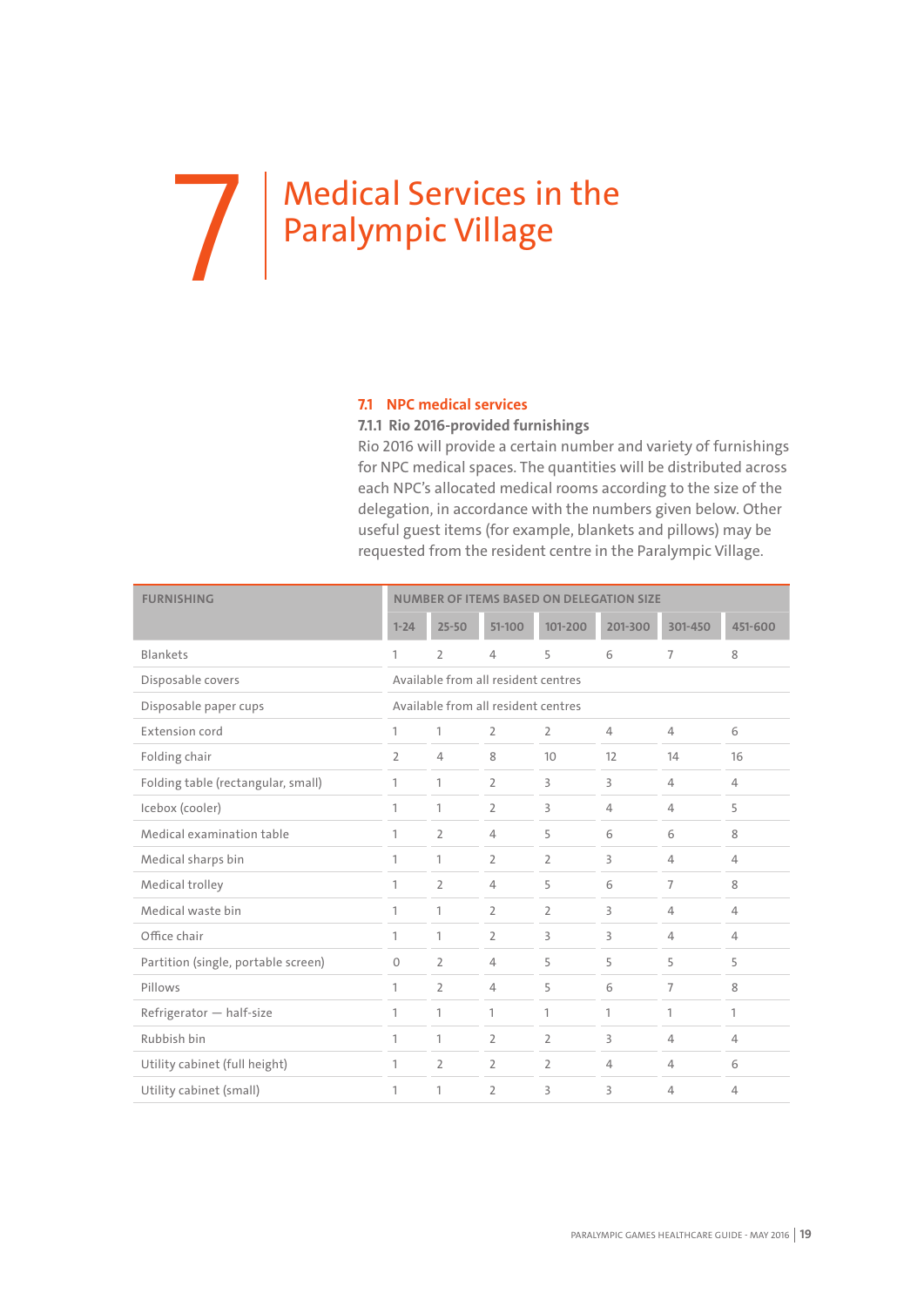<span id="page-19-0"></span>The following table shows the sizes of the allocated NPC medical space based on delegation size:

| <b>DELEGATION SIZE</b> | <b>MEDICAL SPACE SIZE</b> |
|------------------------|---------------------------|
| $1 - 24$               | 1X8m <sup>2</sup>         |
| $25 - 50$              | 2 X 10 m <sup>2</sup>     |
| 51-100                 | $4 \times 12 \text{ m}^2$ |
| 101-200                | $5 \times 12 \text{ m}^2$ |
| 201-300                | $6 \times 12 \text{ m}^2$ |
| 301-450                | $7 \times 12 \text{ m}^2$ |
| 451-600                | $8 \times 12 \text{ m}^2$ |
|                        |                           |

The following medical/therapy items will be available for purchase through Rate Card:

- Portable treatment table
- Ultrasound machine
- Neuromuscular electrostimulation unit
- Hydrocollator
- Chilling unit
- TENS machine
- Interferential current unit
- Examination light
- Trolley
- Portable screen
- Scale
- Sphygmomanometer
- Low intensity therapy laser
- Various sized body cuff

#### In addition:

- Ice and towels will be readily available from resident centres in the village
- Sharps disposal bins will be provided in medical spaces

#### **7.2 Polyclinic services**

The Polyclinic at the Paralympic Village will be open from 31 August until 21 September 2016 (with limited services operating from 25-30 August 2016). From 31 August 2016, the Polyclinic will offer a 24-hour emergency medical service, with all other services available from 7.00am until 11.00pm.

The following services will be available, or there will be access to services as follows: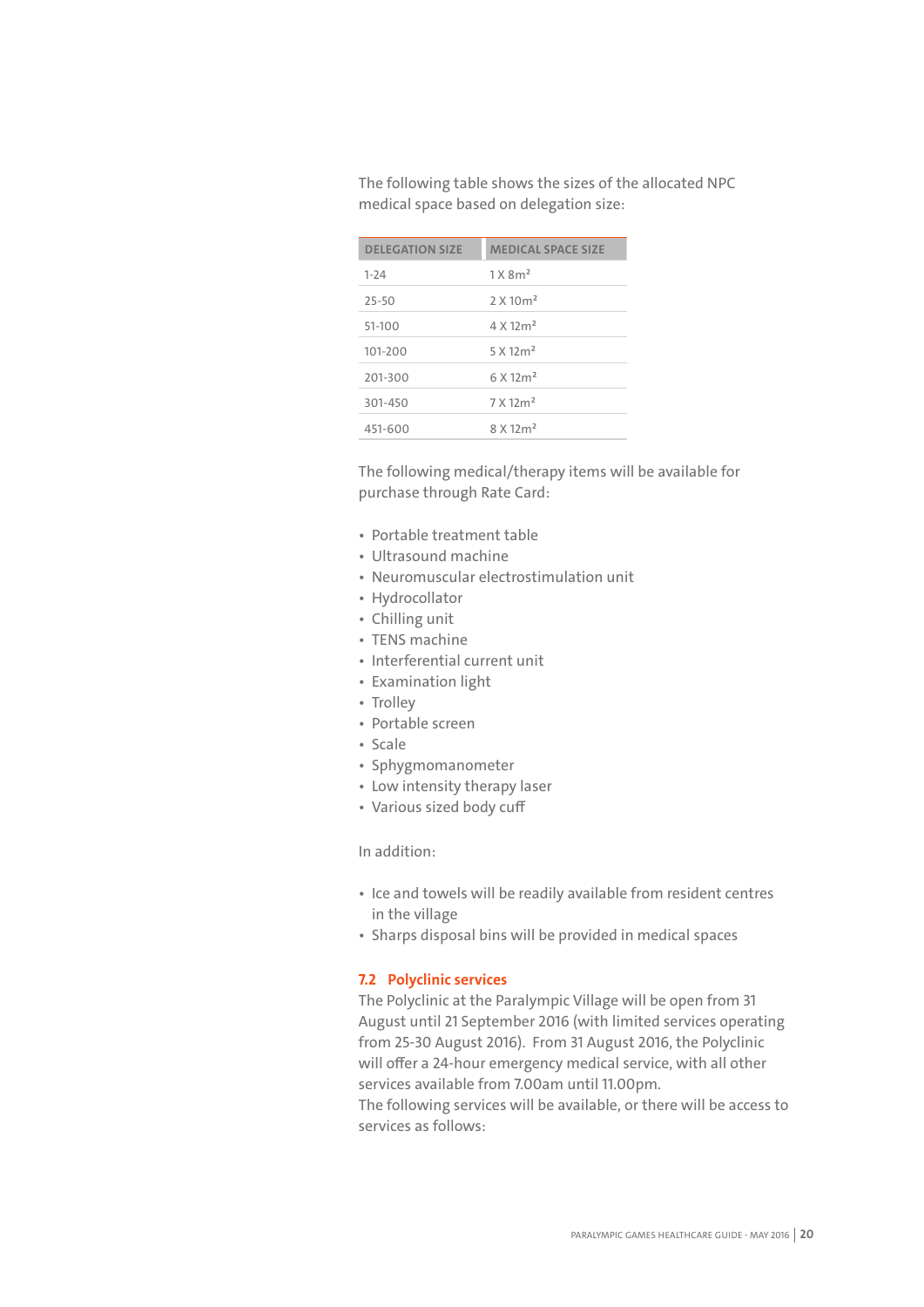- <span id="page-20-0"></span>• Dental care
- Emergency services
- Imaging (MRI, X-ray, ultrasound)
- Laboratory services
- Ophthalmology
- Pharmacy
- Physiotherapy, massage therapy, osteopathy and chiropractic
- Specialist clinics
- Primary care
- Sports medicine

Rio 2016 MED has access to interpretation services to facilitate communication with athletes and delegations. For athletes who choose to stay outside the Paralympic Village, the above listed services will not be available unless the athlete attends the Polyclinic.

#### **7.3 Dental care**

The Rio 2016 Dental Service will provide immediate and necessary dental care for athletes and team officials. Depending on the seriousness of the case, patients may be referred to the designated specialist clinic or hospital. Referrals will be free of charge.

Athletes will be encouraged to attend dental screenings to help determine their oral health status, and a variety of appropriate dental hygiene materials will be available. All athletes will receive educational materials detailing the relationship between good oral health and sport performance upon registration at the Paralympic Village.

#### **7.4 Ophthalmology services**

The Rio 2016 Ophthalmology Service will provide immediate and necessary treatment for athletes and team officials during the Games. Eyesight testing will be free of charge as well as the replacement of glasses and contact lenses as necessary. Depending on the seriousness of the case, patients may be referred to the designated specialist clinic or hospital. Referrals will be free of charge.

#### **7.5 Sports medicine services**

The following sports medicine services will be provided in the Polyclinic at the Paralympic Village:

- Physiotherapy
- Rehabilitation gym
- Ice baths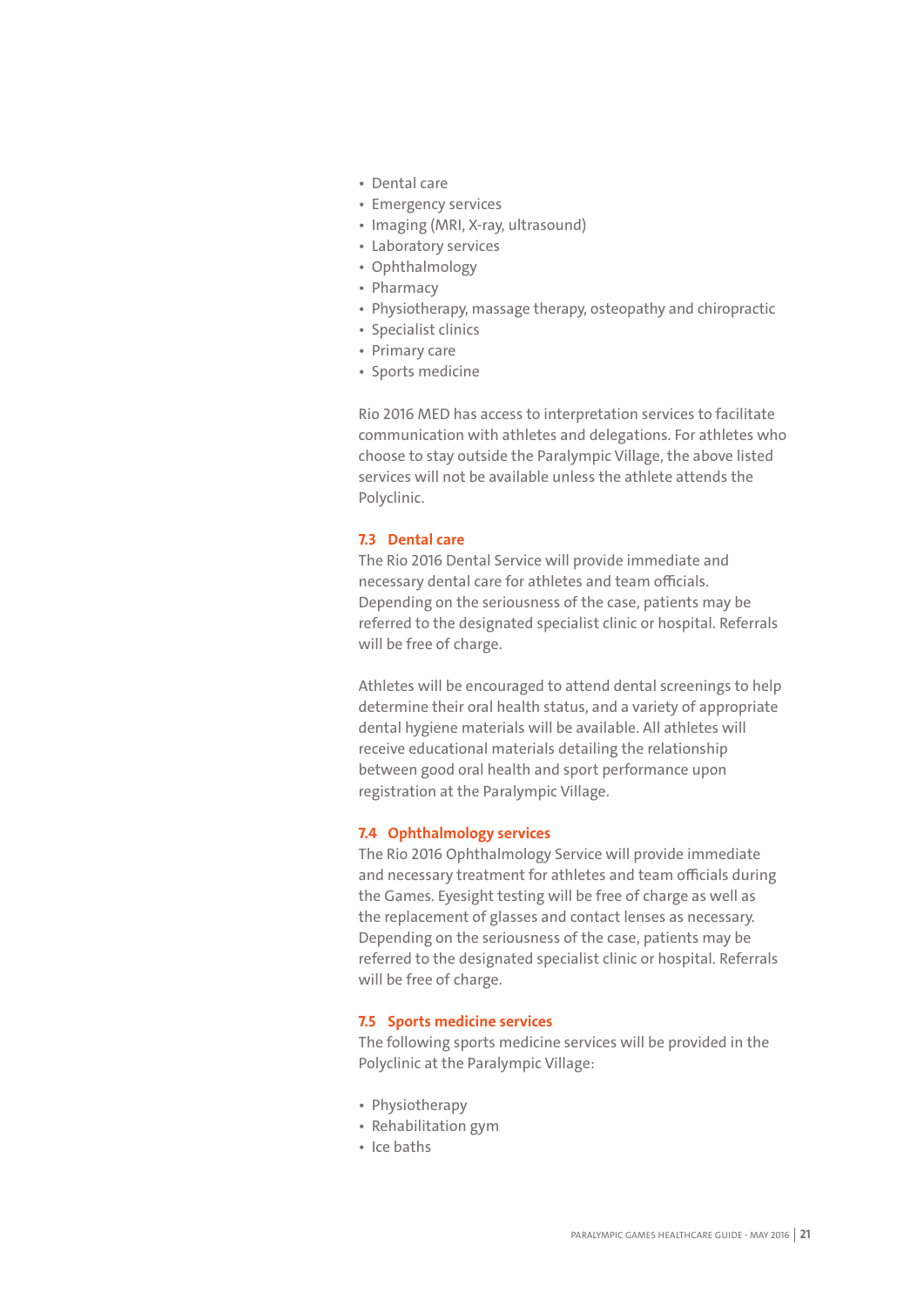- <span id="page-21-0"></span>• Anti-gravity treadmills
- Sports medicine doctors
- Radiology consulting, X-ray, MRI and ultrasound
- Osteopathy
- Chiropractic
- Massage therapy
- Podiatry

Scheduled appointments will be available as well as walk-in services.

#### **7.6 Specialist on-call consultants/scheduled clinics**

The following specialists will be available on-call and for scheduled visits during the Games.

- Cardiology
- Dermatology
- ENT
- Gastroenterology
- Obstetrics and gynaecology
- Trauma and orthopaedic surgery
- Psychiatry

#### **7.7 Paralympic Village International Plaza**

First aid services will be provided in the Paralympic Village International Plaza for all visitors and guests.

#### **7.8 Olympic Village mobile medical response**

Mobile medical responders will be roaming throughout the village and available to attend any necessary calls for medical assistance.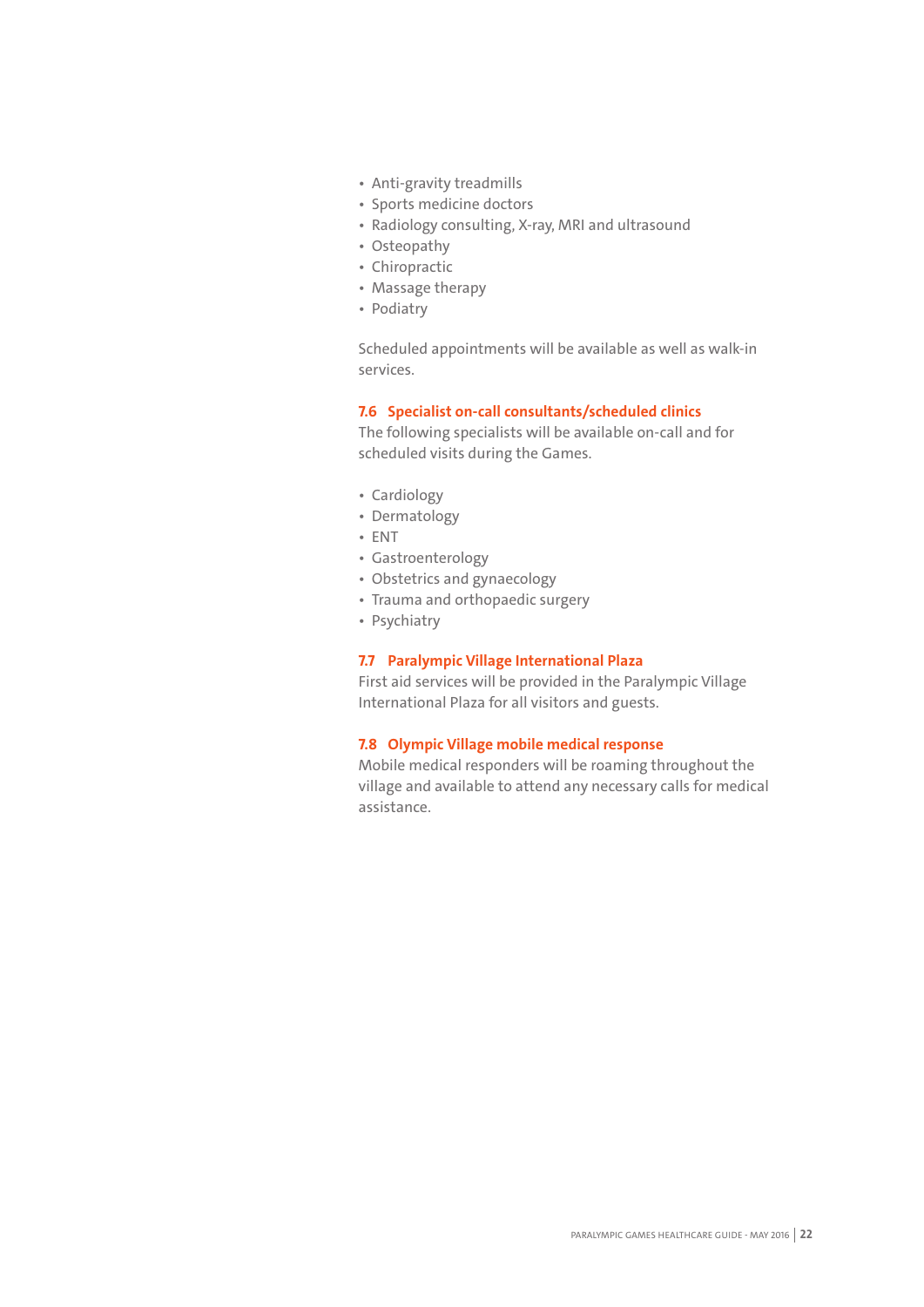## <span id="page-22-0"></span>**8 Medical services at the competition venues**

**8.1 Healthcare for athletes, team officials and technical officials**

Medical services at all competition venues will be provided at athlete medical posts, which are generally close to the field of play. These services will be reinforced by services available at the Polyclinic and designated Paralympic hospitals.

Medical services in each competition venue will be managed by the Venue Medical Manager and Medical Operations Manager. The Rio 2016 Medical Services team at each venue will comply with IF requirements and Paralympic rules for the sport.

Medical services will generally be available from two hours before the start of competition until one hour after competition. However, times vary in some venues: please check with the Sport Information Desk (SID) if you wish to get in touch with the medical team.

The following services will be provided:

- Athlete-dedicated ambulance services
- Field of play recovery teams
- Athlete medical post team

#### **8.2 Healthcare for Paralympic family members**

Members of the Paralympic family will be treated by the closest accessible spectator medical team to them in the venue. Emergency services will be available for Paralympic family members at competition venues. If a hospital transfer is required, Paralympic family members will be taken to the designated Paralympic Family Hospital.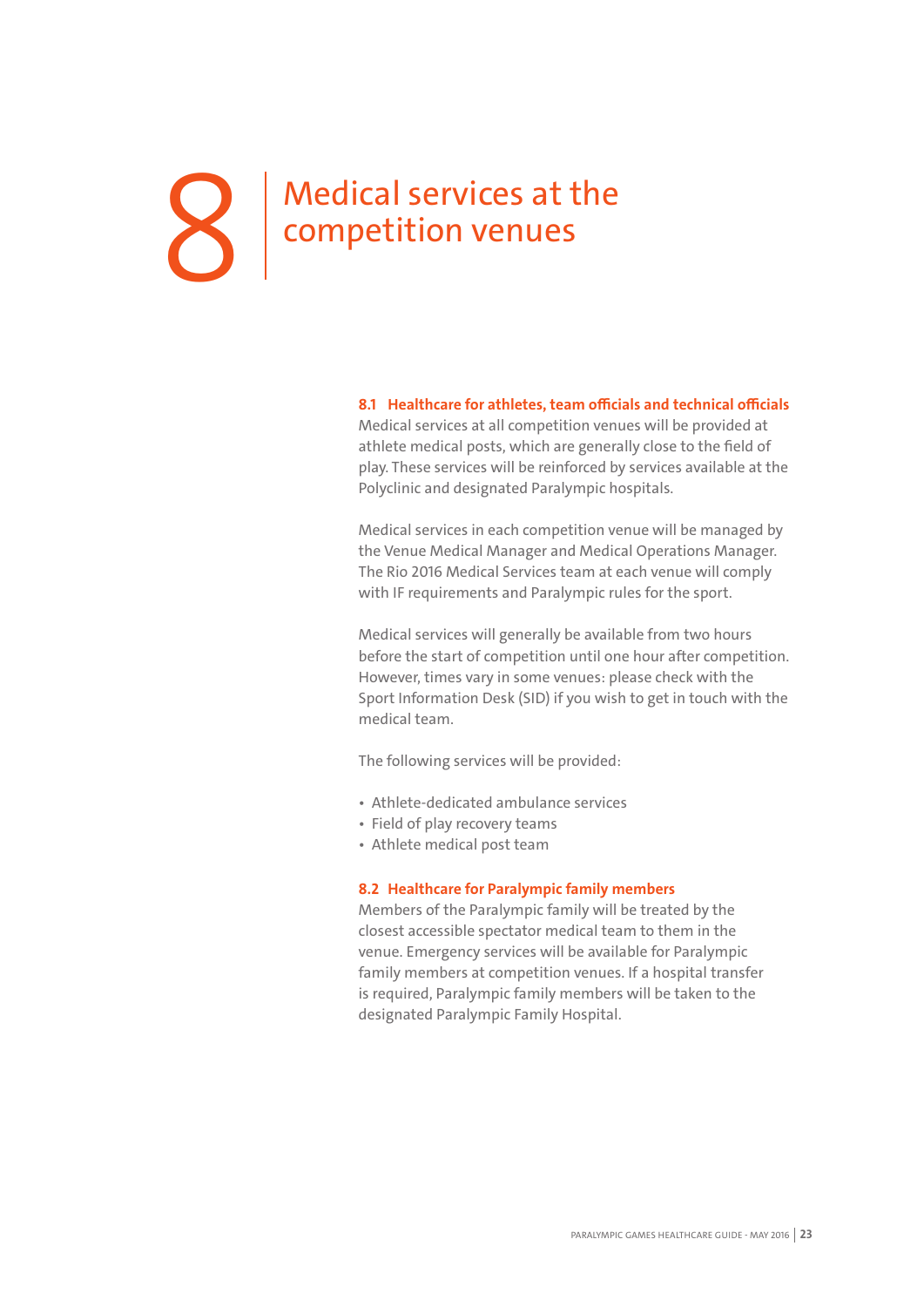#### <span id="page-23-0"></span>**8.3 Healthcare for spectators, members of the media, sponsors and workforce**

Spectators, members of the media, sponsors and workforce will have access to spectator medical stations at all Paralympic competition venues.

The medical services provided at these stations will offer immediate and appropriate care. If necessary, accredited clients will be transported to the designated hospital for their client group. Spectators and non-accredited patients will be transferred to a local public hospital as coordinated through the Venue Medical Manager, Medical Operations Manager and the public health services system.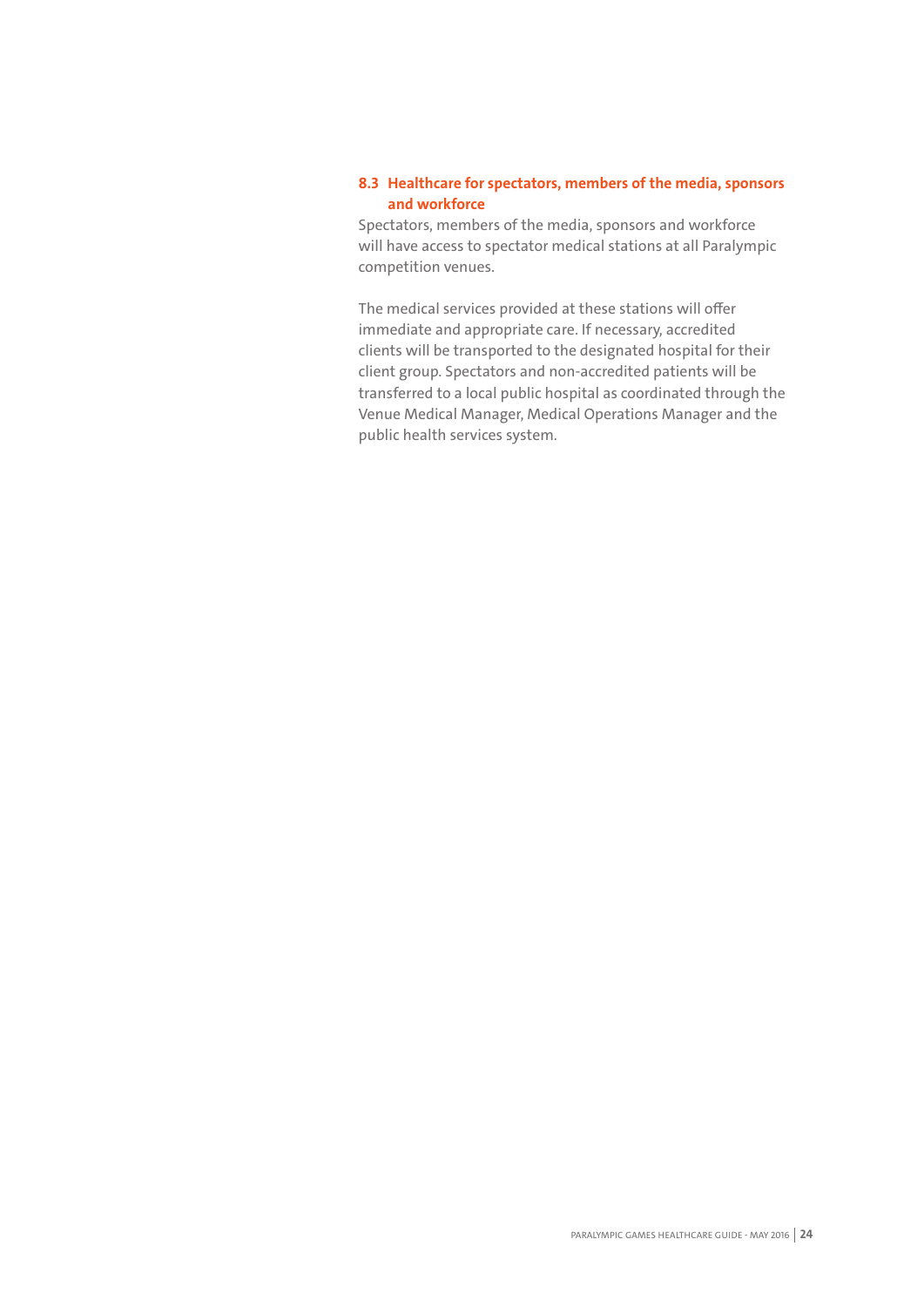## <span id="page-24-0"></span>**O** Medical services at Games-<br>time training venues

Depending on the IF rules, the size of the training venue and the number of sports taking place at the training venue, the following services may be available:

- Ambulances a minimum of one ambulance will be on-site at all official training venues
- Qualified doctors
- Physiotherapists
- Nurses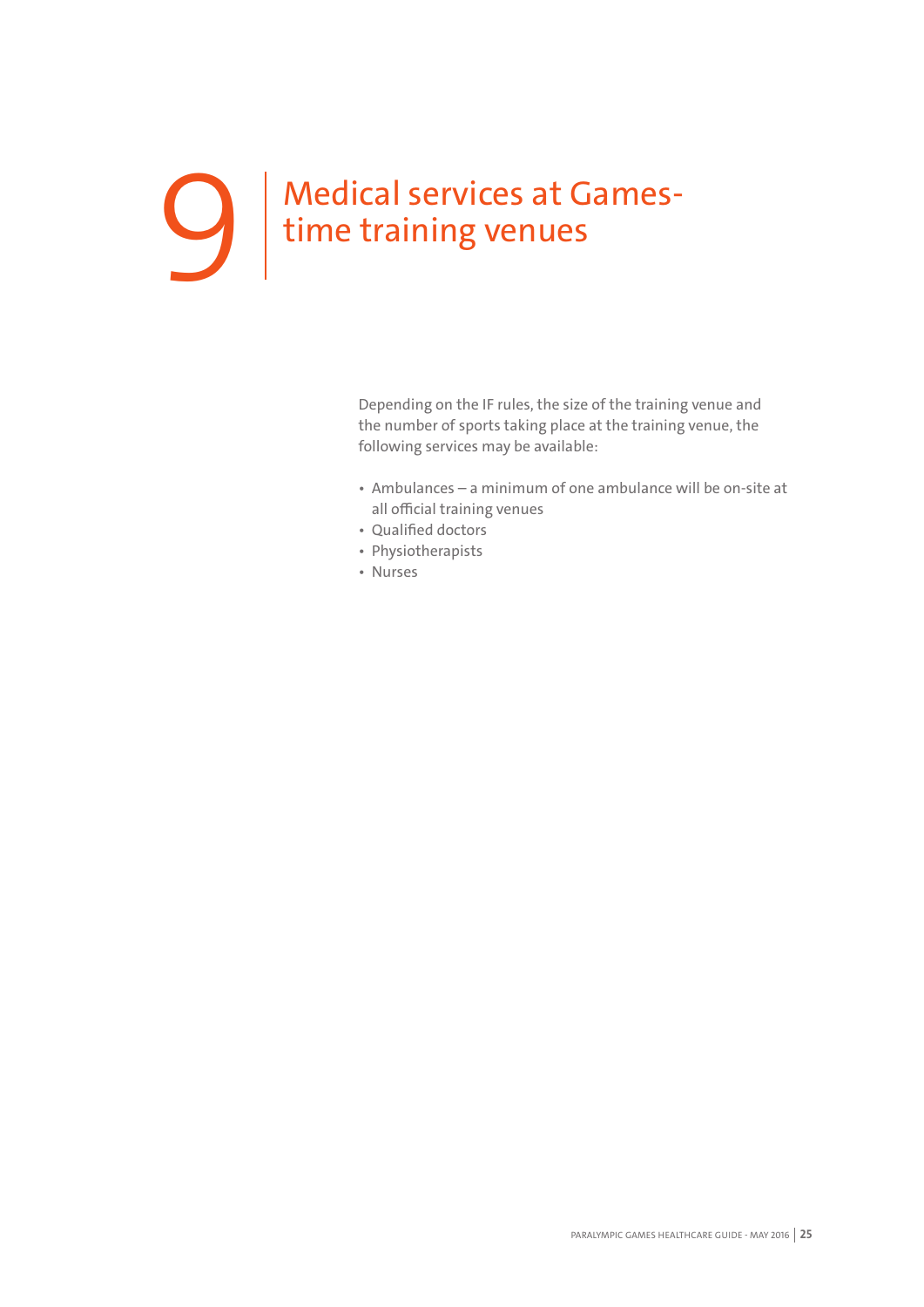## <span id="page-25-0"></span>Medical services at other **non-competition venues 100 mon-competition venues**

#### **10.1 Opening and closing ceremonies**

Medical services will be provided to all client groups at the opening and closing ceremonies, and will be tailored to the different client groups and their needs. Ambulances will be onsite and strategically located to meet the needs of the event.

#### **10.2 Tom Jobim International Airport**

An existing medical service will be operating at Rio de Janeiro international airport, the official port of entry for the Rio 2016 Paralympic Games. The service will be enhanced for the Games with direct reporting lines to Rio 2016's Medical Services headquarters to ensure efficient coordination of care as necessary.

#### **10.3 Paralympic Family Hotel**

A 24-hour medical service will be available in the official IPC hotel, the Hotel Windsor Oceânico. In the event of an emergency, members of the IPC family will be transferred to the designated Paralympic hospital.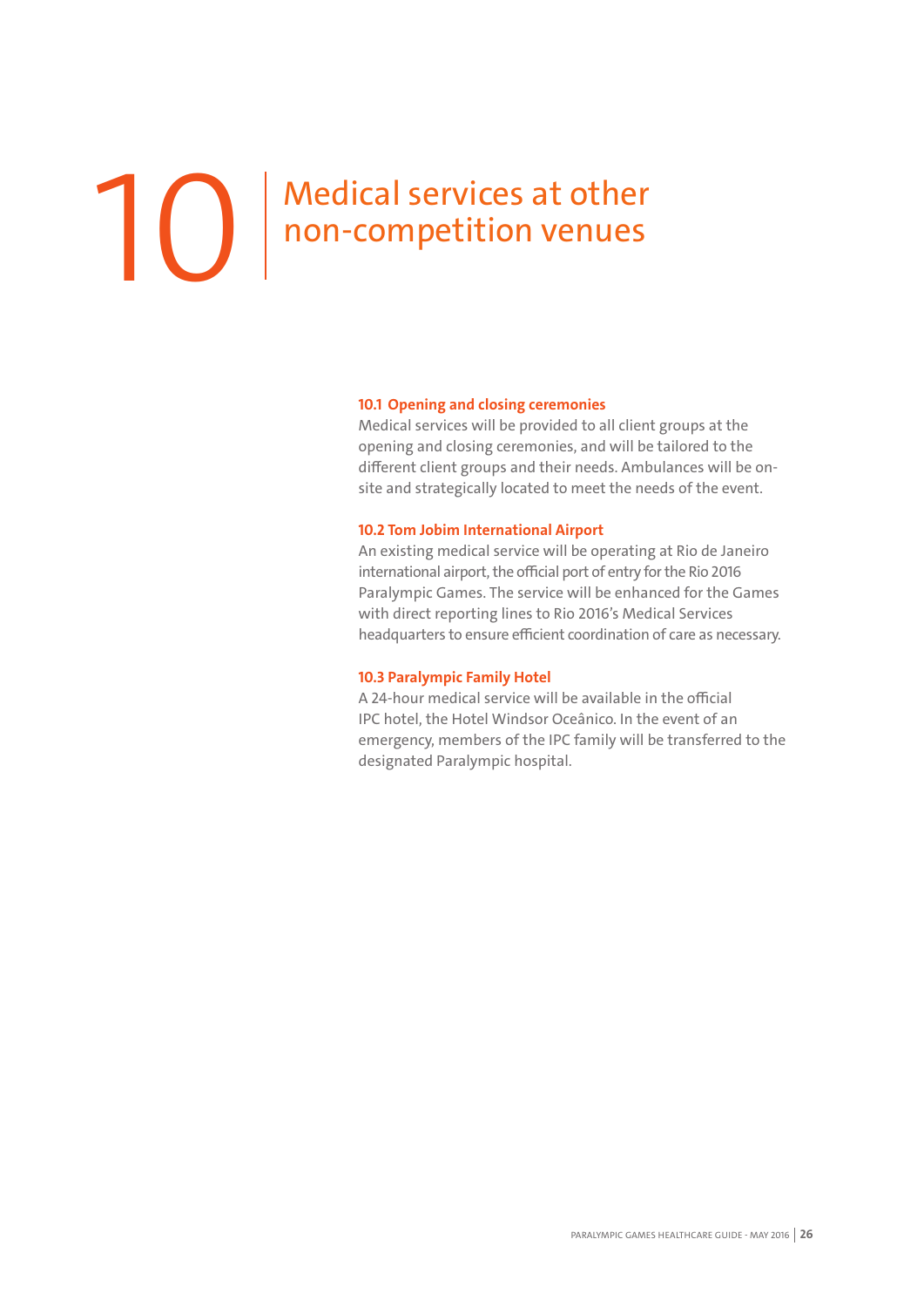# <span id="page-26-0"></span>Table 1 Medical transport

For the Rio 2016 Games, there will be 146 dedicated advanced life-support ambulances dispersed across the competition and training venues and the village. Each ambulance will be staffed with a doctor, nurse and driver and equipped with advanced life-support equipment, in accordance with Brazilian legislation.

Rio 2016 will also have operational medical cars to facilitate transport between venues and the Polyclinic for non-emergency situations and as deemed necessary by the Rio 2016 Medical Services team.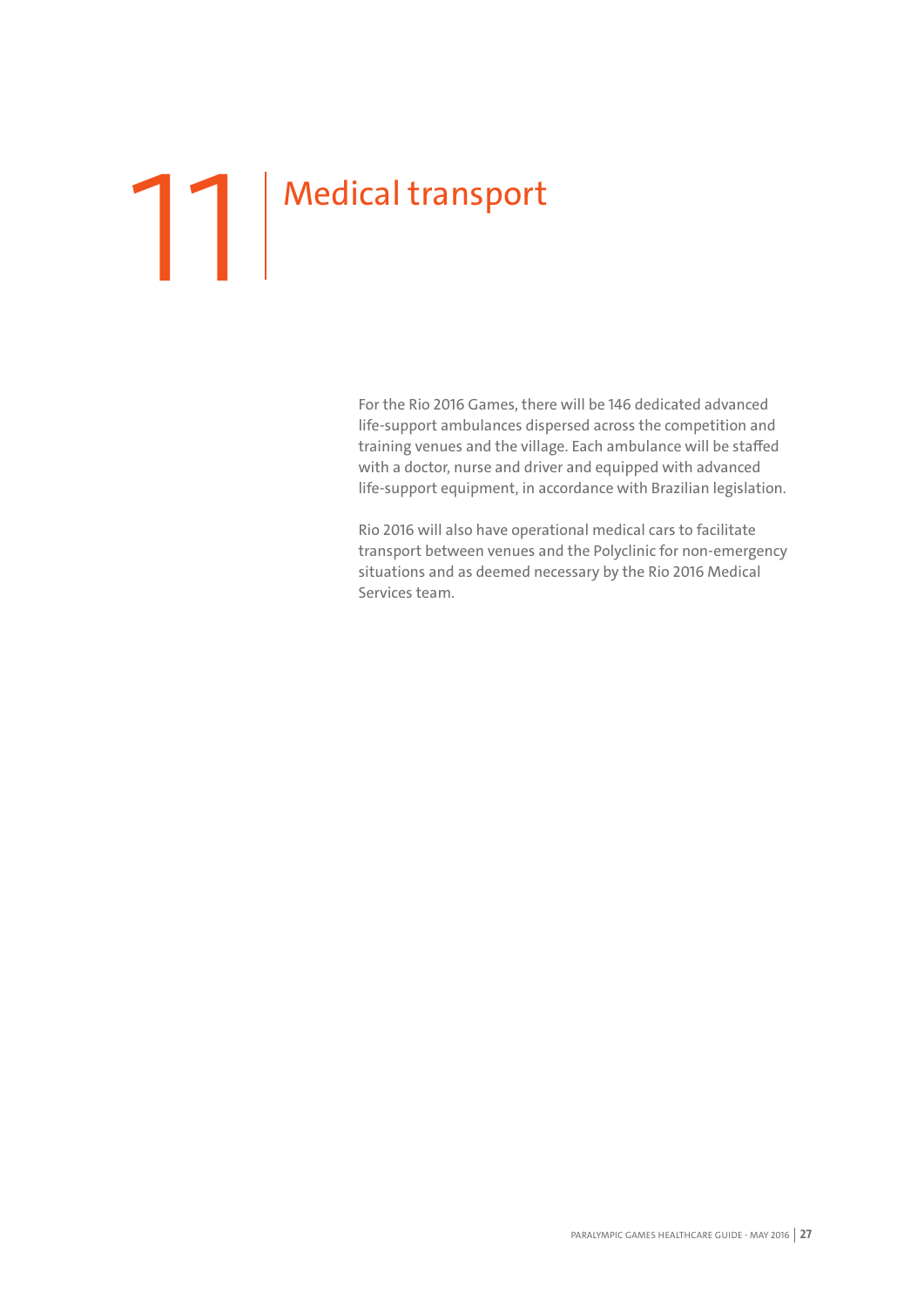# <span id="page-27-0"></span> $\begin{array}{|c|c|} \hline \rule{0pt}{12pt} \rule{0pt}{2pt} \rule{0pt}{2pt} \rule{0pt}{2pt} \rule{0pt}{2pt} \rule{0pt}{2pt} \rule{0pt}{2pt} \rule{0pt}{2pt} \rule{0pt}{2pt} \rule{0pt}{2pt} \rule{0pt}{2pt} \rule{0pt}{2pt} \rule{0pt}{2pt} \rule{0pt}{2pt} \rule{0pt}{2pt} \rule{0pt}{2pt} \rule{0pt}{2pt} \rule{0pt}{2pt} \rule{0pt}{2pt} \rule{0pt}{2pt} \rule{0pt}{2pt} \rule{0pt}{2pt} \rule{0pt}{2pt$

Hospital care is free during the period of the Paralympic Games (31 August to 21 September 2016). Paralympic family delegates should ensure they have healthcare insurance outside these dates.

The designated Paralympic hospitals are as follows:

| <b>HOSPITAL</b>                                      | <b>CLIENT GROUP</b>                                                                   |
|------------------------------------------------------|---------------------------------------------------------------------------------------|
| Hospital Unimed - Barra                              | Media, sponsors, workforce                                                            |
| Americas Medical City -<br>Hospital Samaritano Barra | Paralympic family, technical<br>officials and members of<br>International Federations |
| Americas Medical City<br>- Hospital Vitória          | Athletes and members of National<br>Paralympic Committees                             |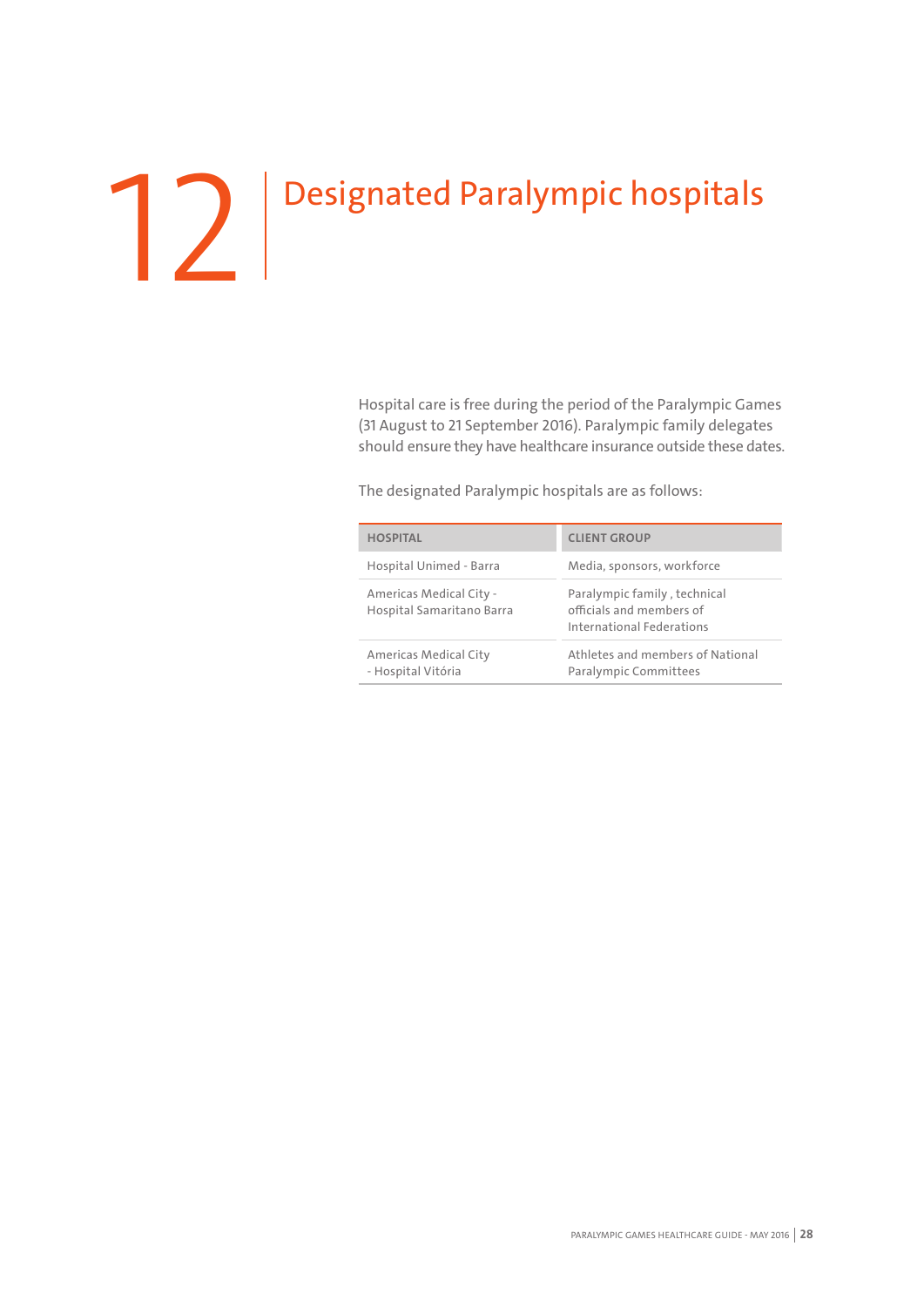# <span id="page-28-0"></span>13 Repatriation

Rio 2016 Medical Services will provide a repatriation service during Games time. The service will include the cost of bringing a relative to Brazil and accompanying medical personnel. In the event of a death, the repatriation process will cover the cost of transporting the body or remains. All arrangements will be managed on case-by-case basis by Rio 2016.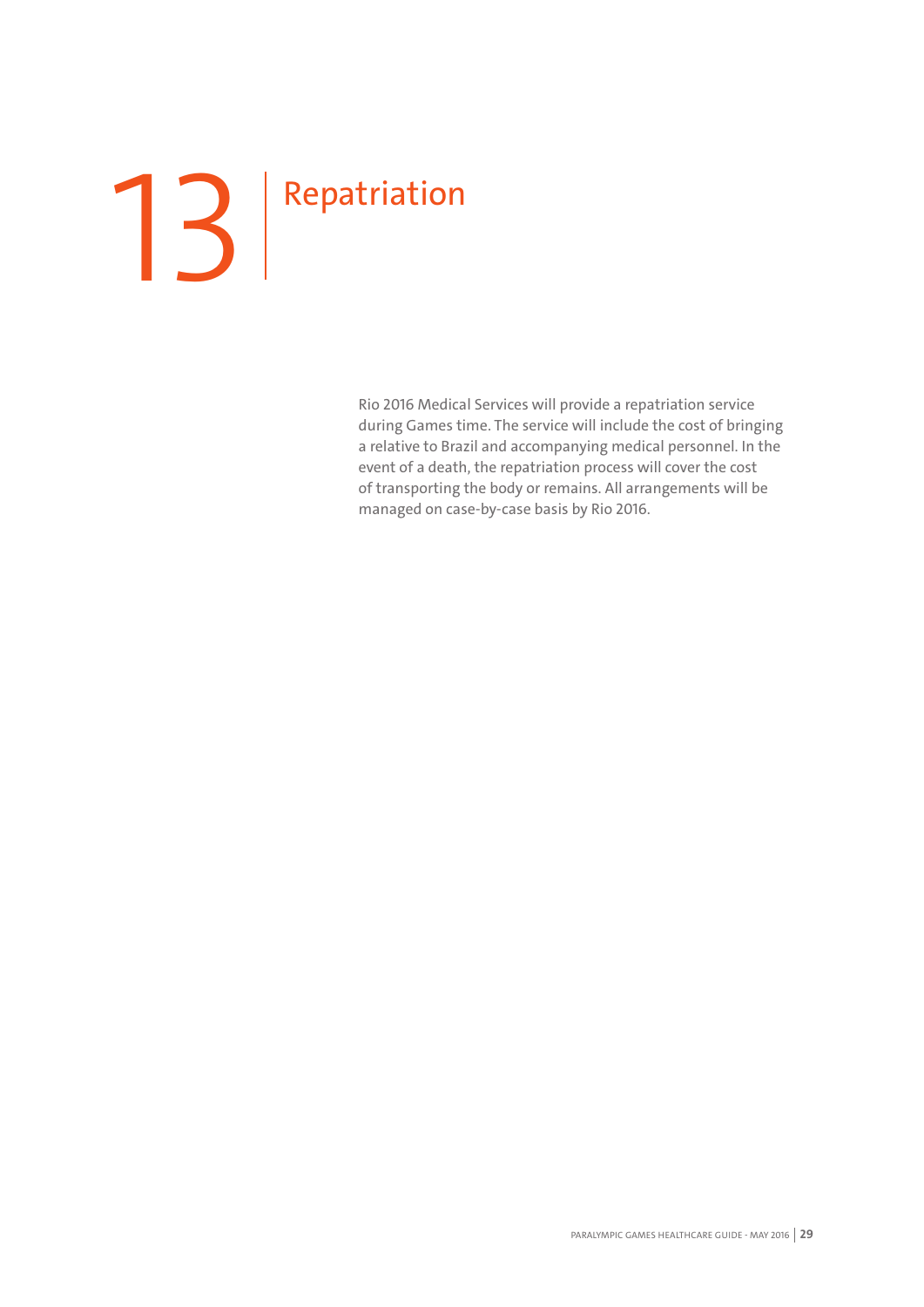# <span id="page-29-0"></span>**14** Public health

#### **14.1 Public health surveillance**

Public health surveillance and response will be coordinated through the local secretaries of health. During Games time, a representative from the government public health agencies will work from the Medical Headquarters in the Polyclinic within the Paralympic Village alongside the Rio 2016 Medical team. They will be responsible for providing Rio 2016 with daily reports on communicable disease issues, water and air quality and other health-related issues for all venues.

The following conditions are legally reportable in Brazil:

- Acquired Immune Deficiency Syndrome AIDS
- Acute flaccid paralysis
- Acute Ictero-hemorrhagic Fever Syndrome
- Adverse events following vaccination
- American Cutaneous Leishmaniasis
- Anthrax
- Botulism
- Chagas disease
- Cholera
- Congenital Rubella Syndrome
- Congenital Syphilis
- Creutzfeldt-Jakob disease
- Dengue
- Diphtheria
- Haemophilus influenza meningitis
- Hantavirus
- HIV
- Human influenza type A
- Human rabies
- Leprosy
- Leptospirosis
- Malaria
- Measles
- Meningococcal disease and other Meningitis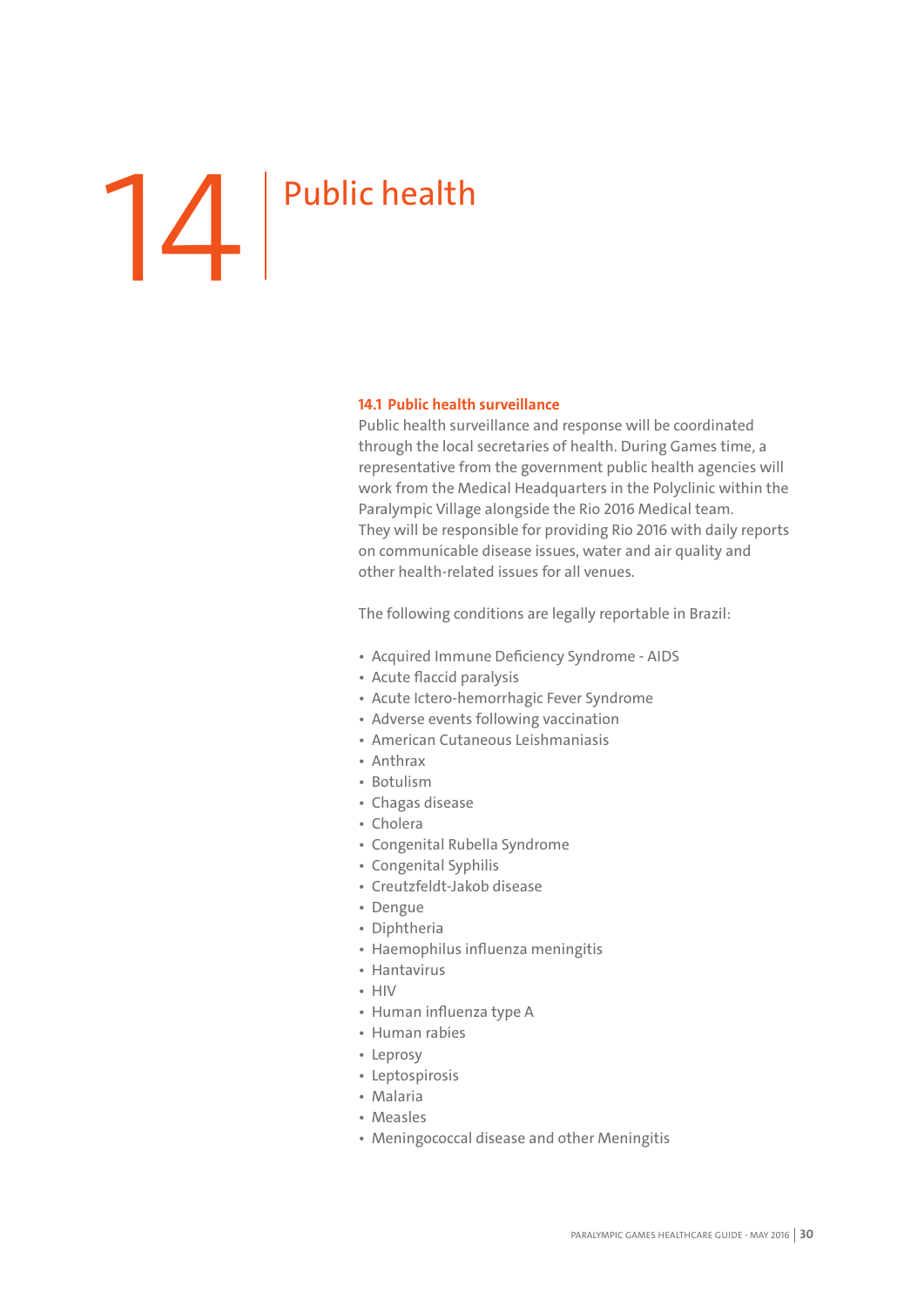- <span id="page-30-0"></span>• Pertussis
- Plague
- Poliomyelitis
- Rubella
- Schistosomiasis
- Severe Acute Respiratory Syndrome
- Smallpox
- Spotted Fever
- Syphilis in pregnant women
- Tetanus
- Tuberculosis
- Tularemia
- Typhoid Fever
- Viral Hepatitis
- Visceral Leishmaniasis
- West Nile Fever
- Yellow Fever
- Zika

In terms of mosquito-borne illnesses, such as dengue fever and the Zika virus, Rio 2016 advises that NPCs follow basic precautions to avoid mosquito bites based on the current advice from the World Health Organisation. Updated information can be found on the World Health Organisation website [\(http://www.who.int/en/](http://www.who.int/en/)). Vector control measures will be in place at all competition and training venues and in the village following consultation with government agencies and the World Health Organisation.

Food and drinking water quality monitoring will be managed by Rio 2016's Food and Beverage team. Water quality at the competition venues will be monitored by the Sustainability Functional Area together with the relevant International Federations, the IPC and Rio 2016 medical team and the relevant government agencies.

#### **14.2 No-smoking policy**

The Rio 2016 Paralympic Games are considered a smoke-free event. Smoking will not be permitted in the following areas:

- In or around standalone facilities or amenities
- The field of play at all venues
- Seating bowls at all venues (including training venues)
- Enclosed bars or restaurants at all venues
- Anywhere in the village, including bedrooms and living quarters, except in designated smoking areas (see below)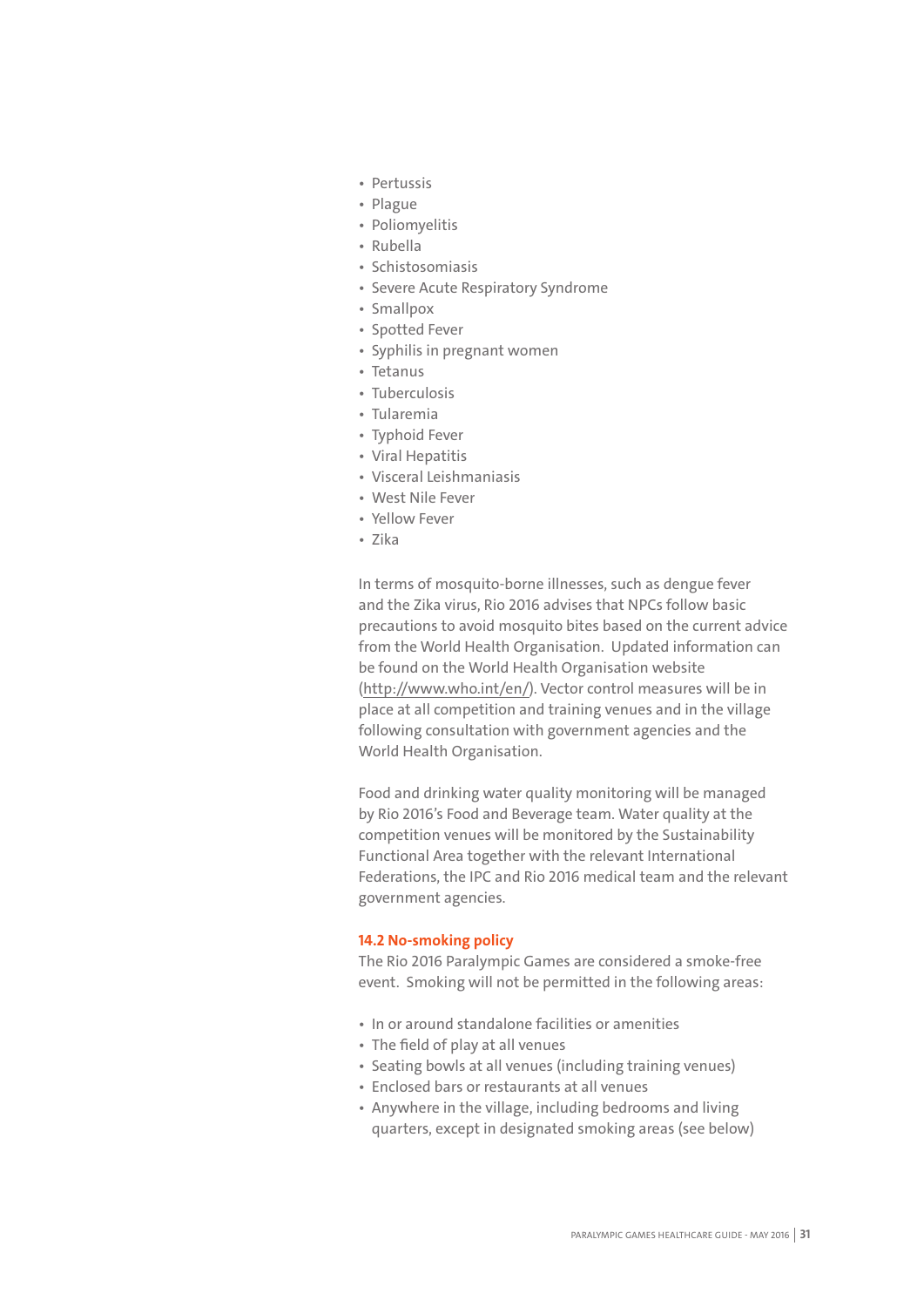- <span id="page-31-0"></span>• Enclosed staff break areas
- Paralympic transport vehicles
- Sponsor hospitality areas

In the Paralympic Village, smokers will be directed to discrete, designated and clearly signposted smoking areas away from the main public/workforce domains, which will have stub bins for cigarettes and will be regularly cleaned.

#### **14.3 Sexual health**

Rio 2016 will provide free condoms for athletes residing in the village which will be available from the Polyclinic pharmacy. Information about sexually transmitted diseases and practising safe sex will also be available to support the sexual health programme.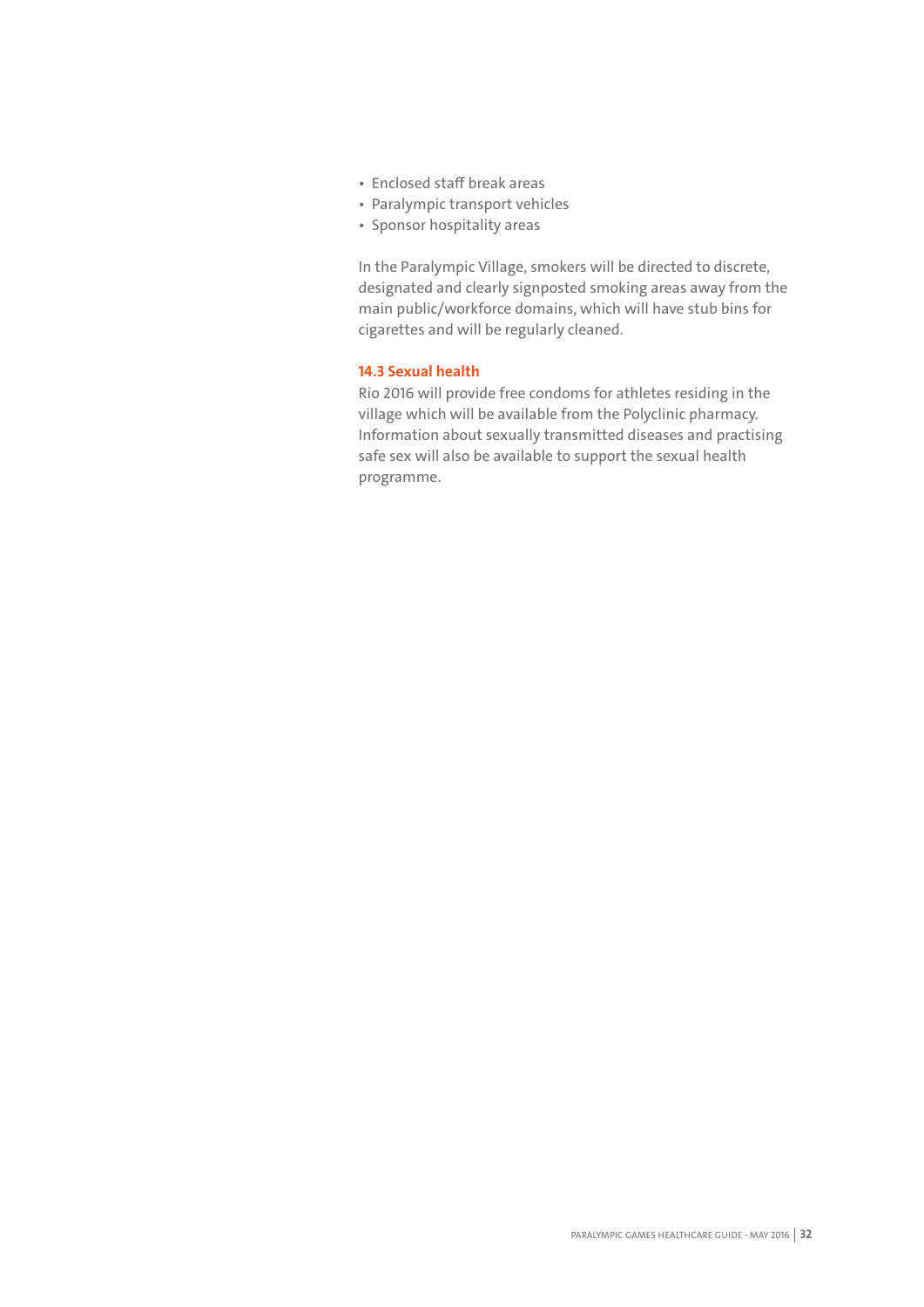